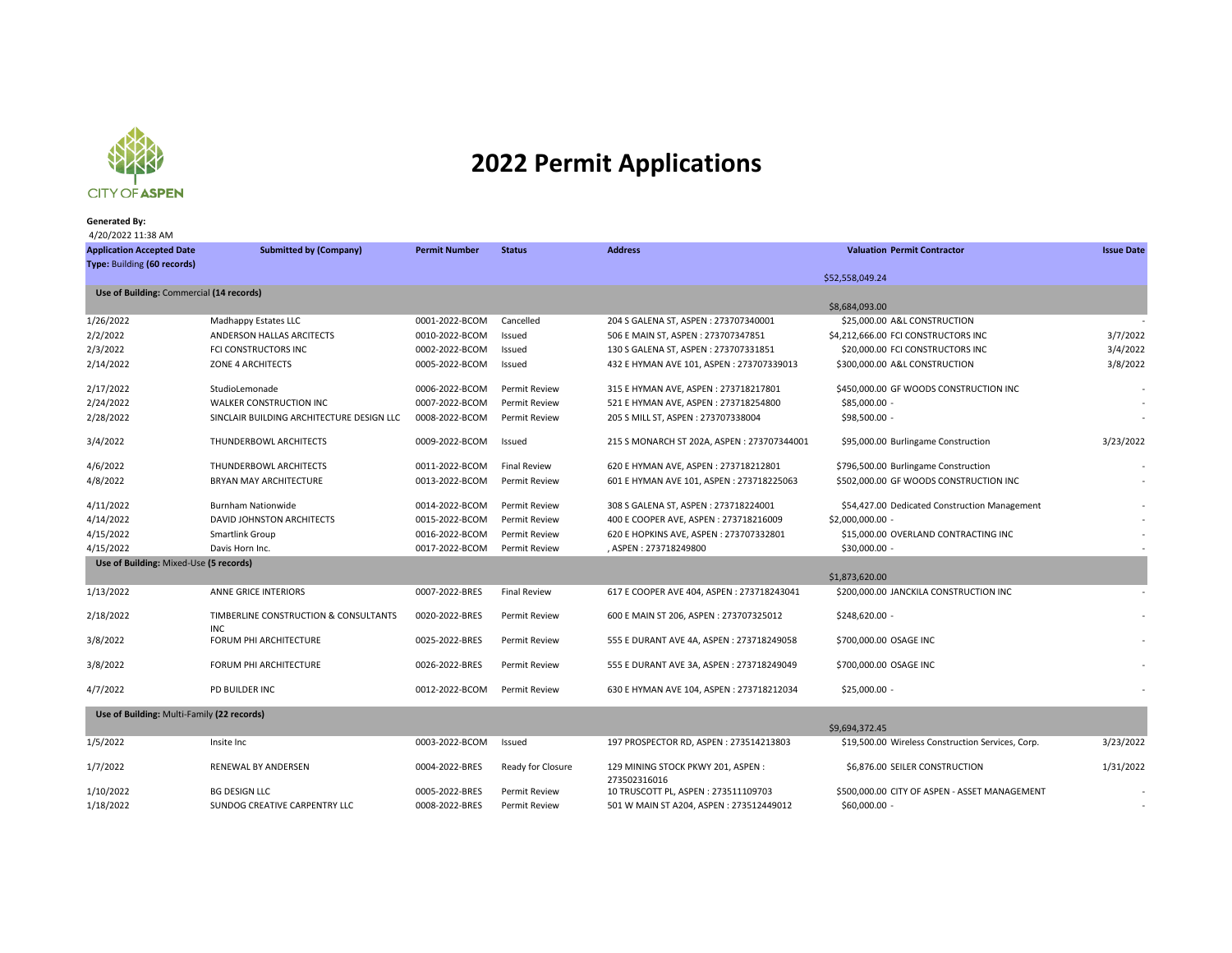| <b>Application Accepted Date</b>            | <b>Submitted by (Company)</b>        | <b>Permit Number</b> | <b>Status</b>        | <b>Address</b>                               | <b>Valuation Permit Contractor</b>                  | <b>Issue Date</b> |
|---------------------------------------------|--------------------------------------|----------------------|----------------------|----------------------------------------------|-----------------------------------------------------|-------------------|
| 1/20/2022                                   | FUSE ARCHITECTURE & CONSTRUCTION LLC | 0010-2022-BRES       | Permit Review        | 940 WATERS AVE 101, ASPEN : 273718261014     | \$328,208.47 FUSE ARCHITECTURE & CONSTRUCTION LLC   |                   |
| 1/20/2022                                   | SH BUILDING GROUP LLC                | 0009-2022-BRES       | <b>Permit Review</b> | 901 E HYMAN AVE 5. ASPEN: 273718231009       | \$294,000.00 SH BUILDING GROUP LLC                  |                   |
| 1/24/2022                                   | <b>GARVIK CONSTRUCTION INC</b>       | 0012-2022-BRES       | <b>Permit Review</b> | 509 RACE ST, ASPEN: 273707319800             | \$200,000.00 GARVIK CONSTRUCTION INC                |                   |
|                                             |                                      |                      |                      |                                              |                                                     |                   |
| 1/24/2022                                   | THUNDERBOWL ARCHITECTS               | 0011-2022-BRES       | Permit Review        | 100 E DEAN ST 3B, ASPEN: 273513115016        | \$25,000.00 Burlingame Construction                 |                   |
| 2/2/2022                                    | REGAN CONSTRUCTION INC               | 0015-2022-BRES       | Permit Review        | 519 W MAIN ST, ASPEN: 273512449027           | \$601,594.18 REGAN CONSTRUCTION INC                 |                   |
| 2/10/2022                                   | <b>CHARLES CUNNIFFE ARCHITECTS</b>   | 0017-2022-BRES       | Permit Review        | 708 E COOPER AVE, ASPEN : 273718227009       | \$4,243,213.00 -                                    |                   |
| 2/22/2022                                   | ASPEN DEVELOPMENT SERVICES           | 0022-2022-BRES       | Permit Review        | 322 W HYMAN AVE, ASPEN: 273512464005         | \$55,000.00 Louthis Custom Builders                 |                   |
| 3/17/2022                                   | CPwest Design & Construction, Inc.   | 0028-2022-BRES       | Permit Review        | 631 S GALENA ST 11C, ASPEN: 273718279018     | \$350,000.00 GATES PROPERTY MANAGEMENT              |                   |
| 3/24/2022                                   | ROGER KERR ARCHITECT                 | 0032-2022-BRES       | Permit Review        | 610 S WEST END ST A204, ASPEN : 273718267111 | \$49,000.00 ZANIER CONSTRUCTION LLC                 |                   |
| 3/24/2022                                   | MCNAMARA & ASSOCIATES CONSTRUC       | 0031-2022-BRES       | Permit Review        | 914 WATERS AVE 12, ASPEN: 273718263012       | \$25,000.00 MCNAMARA & ASSOCIATES CONSTRUC          |                   |
| 3/28/2022                                   | ZANIER CONSTRUCTION LLC              | 0034-2022-BRES       | Permit Review        | 610 S WEST END ST E402, ASPEN : 273718267017 | \$300,000.00                                        |                   |
| 3/30/2022                                   | ROGER KERR ARCHITECT                 | 0036-2022-BRES       | Permit Review        | 610 S WEST END ST B201, ASPEN: 273718267066  | \$17,000.00 -                                       |                   |
| 4/1/2022                                    | <b>F&amp;M ARCHITECTS</b>            | 0037-2022-BRES       | Permit Review        | 617 E COOPER AVE 324, ASPEN: 273718243069    | \$250,000.00 CRAWFORD DESIGN BUILD LLC              |                   |
| 4/6/2022                                    | BRYAN MAY ARCHITECTURE               | 0038-2022-BRES       | Permit Review        | 509 OREGON TRL, ASPEN: 273511303009          | \$693,500.00 SH BUILDING GROUP LLC                  |                   |
| 4/6/2022                                    | <b>ANNE GRICE INTERIORS</b>          | 0039-2022-BRES       | Permit Review        | 904 E COOPER AVE, ASPEN: 273718231046        | \$385,000.00 HENDRICKSON CONSTRUCTION INC           |                   |
| 4/7/2022                                    | <b>ZONE 4 ARCHITECTS</b>             | 0040-2022-BRES       | <b>Permit Review</b> | 630 E COOPER AVE 4, ASPEN : 273718225013     | \$13,788.00 -                                       |                   |
|                                             |                                      |                      |                      |                                              |                                                     |                   |
| 4/12/2022                                   | The B.C.S. Group, L.L.C              | 0041-2022-BRES       | <b>Permit Review</b> | 100 E DEAN ST 3B, ASPEN: 273513115016        | \$5,753.00 Burlingame Construction                  |                   |
| 4/19/2022                                   | BRYAN MAY ARCHITECTURE               | 0047-2022-BRES       | <b>Permit Review</b> | 1263 BUNNY CT, ASPEN: 273512243001           | \$1,271,939.80 SH BUILDING GROUP LLC                |                   |
| Use of Building: Single Family (18 records) |                                      |                      |                      |                                              |                                                     |                   |
|                                             |                                      |                      |                      |                                              | \$32,293,463.79                                     |                   |
| 1/6/2022                                    | <b>STUDIO B ARCHITECTS</b>           | 0002-2022-BRES       | Issued               | 258 ROARING FORK DR, ASPEN : 273718120016    | \$400,000.00 GF WOODS CONSTRUCTION INC              | 4/6/2022          |
| 1/7/2022                                    | RENEWAL BY ANDERSEN                  | 0003-2022-BRES       | Issued               | 1205 RED BUTTE DR, ASPEN: 273501306001       | \$38,419.00 SEILER CONSTRUCTION                     | 1/31/2022         |
| 1/12/2022                                   | <b>RED ROOM DESIGN</b>               | 0006-2022-BRES       | Issued               | 351 PARK AVE, ASPEN: 273707481002            | \$35,000.00 GIANT PROPERTIES INC                    | 4/18/2022         |
| 2/4/2022                                    | 1 FRIDAY DESIGN                      | 0016-2022-BRES       | Permit Review        | 333 W BLEEKER ST, ASPEN: 273512401401        | \$8,250,000.00 MADIGAN & COMPANY                    |                   |
| 2/14/2022                                   | FUSE ARCHITECTURE & CONSTRUCTION LLC | 0018-2022-BRES       | Permit Review        | 75 N WILLOW CT, ASPEN: 273511309022          | \$6,032,270.22 FUSE ARCHITECTURE & CONSTRUCTION LLC |                   |
| 2/17/2022                                   | <b>BRYAN MAY ARCHITECTURE</b>        | 0019-2022-BRES       | Permit Review        | 1405 RED BUTTE DR, ASPEN: 273501302010       | \$587,211.50 RUTGERS CONSTRUCTION INC               |                   |
| 2/18/2022                                   | Shape of Architecture Studio         | 0021-2022-BRES       | Permit Review        | 309 OAK LN, ASPEN: 273707490309              | \$1,123,735.00 SH BUILDING GROUP LLC                |                   |
| 3/4/2022                                    | <b>F&amp;M ARCHITECTS</b>            | 0023-2022-BRES       | Permit Review        | 325 PARK AVE, ASPEN: 273718100211            | \$551,995.98 STEEPLECHASE CONSTRUCTION              |                   |
| 3/4/2022                                    | <b>COLORADO ENERGY SYSTEMS</b>       | 0024-2022-BRES       | Issued               | 675 S ALPS RD, ASPEN: 273718256001           | \$87,007.41 COLORADO ENERGY SYSTEMS                 | 4/2/2022          |
| 3/16/2022                                   | <b>S2 ARCHITECTS</b>                 | 0027-2022-BRES       | Permit Review        | 1037 CEMETERY LN, ASPEN: 273501322032        | \$649,000.00 Rocky Mountain Building Group, LLC     |                   |
| 3/17/2022                                   | POSS ARCHITECTURE & PLANNING         | 0029-2022-BRES       | Permit Review        | 190 PFISTER DR, ASPEN: 273511309029          | \$500,000.00 SHAEFFER HYDE CONSTRUCTION             |                   |
| 3/17/2022                                   | BRYAN MAY ARCHITECTURE               | 0030-2022-BRES       | Ready for Issue      | 1115 WATERS AVE, ASPEN: 273718266006         | \$306,361.00 BUNCHMAN ENTERPRISES LLC               |                   |
| 3/29/2022                                   | KIM RAYMOND ARCHITECTS & INTERIORS   | 0035-2022-BRES       | Permit Review        | 1212 E HOPKINS AVE, ASPEN : 273718100040     | \$7,018,351.73 KAEGEBEIN FINE HOMEBUILDING LLC      |                   |
|                                             |                                      |                      |                      |                                              |                                                     |                   |
| 4/12/2022                                   | <b>GALAMBOS ARCHITECTS INC</b>       | 0044-2022-BRES       | Permit Review        | 1215 ALTA VISTA DR, ASPEN: 273512209802      | \$226,859.00 PEAK3 LTD                              |                   |
| 4/12/2022                                   | <b>GALAMBOS ARCHITECTS INC</b>       | 0042-2022-BRES       | Permit Review        | 1213 ALTA VISTA DR, ASPEN: 273512209063      | \$226,859.00 PEAK3 LTD                              |                   |
| 4/12/2022                                   | RALLY DUPPS ARCHITECTS               | 0043-2022-BRES       | Permit Review        | 611 OREGON TRL, ASPEN: 273511303011          | \$500,000.00 INCLINE CONSTRUCTION                   |                   |
| 4/15/2022                                   | <b>Vertical Arts</b>                 | 0045-2022-BRES       | Permit Review        | 415 LACET LN, ASPEN: 273718148001            | \$5,460,393.95 SCHLUMBERGER SCHERER CONSTRUCTION    |                   |
| 4/18/2022                                   | ZANIER CONSTRUCTION LLC              | 0046-2022-BRES       | Permit Review        | 610 S WEST END ST C305, ASPEN: 273718267045  | \$300,000.00 ZANIER CONSTRUCTION LLC                |                   |
| Use of Building: Other (1 record)           |                                      |                      |                      |                                              |                                                     |                   |
|                                             |                                      |                      |                      |                                              | \$12,500.00                                         |                   |
| 2/14/2022                                   | <b>Wyco Field Services</b>           | 0004-2022-BCOM       | Issued               | 401 CASTLE CREEK RD, ASPEN: 273512307801     | \$12,500.00 RSDS Contracting LLC                    | 4/6/2022          |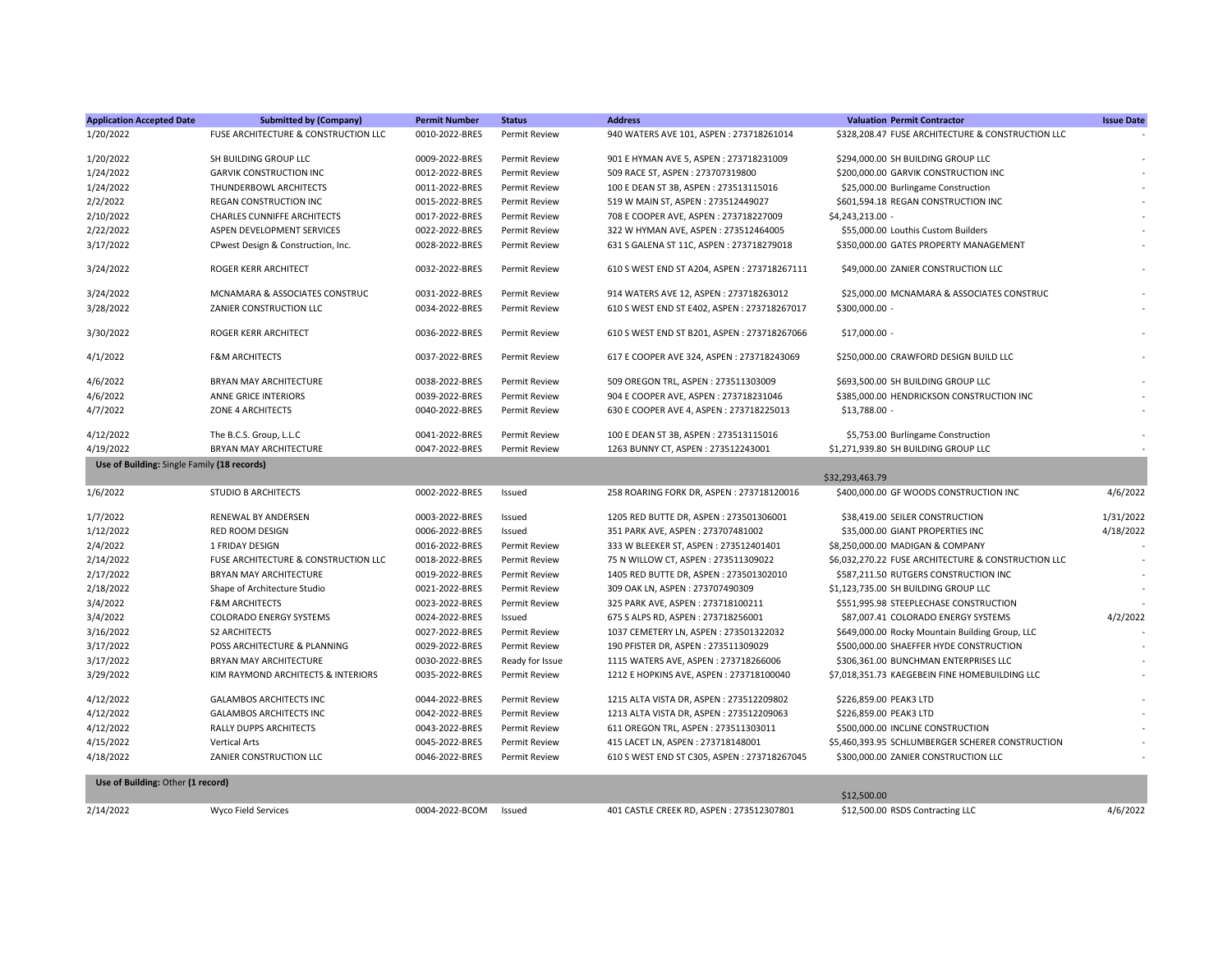| <b>Application Accepted Date</b><br>Type: Building - Demolition (2 records) | <b>Submitted by (Company)</b>                       | <b>Permit Number</b> | <b>Status</b>        | <b>Address</b>                              | <b>Valuation Permit Contractor</b><br>\$10,000.00               | <b>Issue Date</b> |
|-----------------------------------------------------------------------------|-----------------------------------------------------|----------------------|----------------------|---------------------------------------------|-----------------------------------------------------------------|-------------------|
| Use of Building: Commercial (2 records)                                     |                                                     |                      |                      |                                             |                                                                 |                   |
|                                                                             |                                                     |                      |                      |                                             | \$10,000.00                                                     |                   |
| 3/17/2022                                                                   | MODIF ARCHITECTURE                                  | 0001-2022-BDMO       | Issued               | 204 S GALENA ST, ASPEN : 273707340001       | \$5,000.00 CENTAUR CONSTRUCTION COMPANY INC                     | 4/15/2022         |
| 3/21/2022                                                                   | MODIF ARCHITECTURE                                  | 0002-2022-BDMO       | Issued               | 419 E HYMAN AVE #2, ASPEN : 273718216042    | \$5,000.00 CENTAUR CONSTRUCTION COMPANY INC                     | 4/15/2022         |
| Type: Building - IFFR (9 records)                                           |                                                     |                      |                      |                                             | \$780,000.00                                                    |                   |
| Use of Building: Commercial (6 records)                                     |                                                     |                      |                      |                                             |                                                                 |                   |
|                                                                             |                                                     |                      |                      |                                             | \$120,000.00                                                    |                   |
| 2/23/2022                                                                   | GF WOODS CONSTRUCTION INC                           | 0002-2022-BIFF       | Hold                 | 315 E HYMAN AVE 303, ASPEN: 273718217303    | \$100,000.00                                                    |                   |
| 2/23/2022                                                                   | GF WOODS CONSTRUCTION INC                           | 0004-2022-BIFF       | Hold                 | 315 E HYMAN AVE 305, ASPEN: 273718217305    | $\sim$ $\sim$                                                   |                   |
| 3/2/2022                                                                    | MODIF ARCHITECTURE                                  | 0003-2022-BIFF       | Issued               | 414 E COOPER AVE, ASPEN : 273718216301      | \$20,000.00 GF WOODS CONSTRUCTION INC                           | 4/2/2022          |
| 3/2/2022                                                                    | MODIF ARCHITECTURE                                  | 0007-2022-BIFF       | Issued               | 420 E COOPER AVE, ASPEN: 273718216301       | - GF WOODS CONSTRUCTION INC                                     | 4/7/2022          |
| 3/2/2022                                                                    | MODIF ARCHITECTURE                                  | 0006-2022-BIFF       | Issued               | 418 E COOPER AVE, ASPEN : 273718216301      | - GF WOODS CONSTRUCTION INC                                     | 4/7/2022          |
| 3/2/2022                                                                    | MODIF ARCHITECTURE                                  | 0005-2022-BIFF       | Issued               | 416 E COOPER AVE, ASPEN : 273718216301      | - GF WOODS CONSTRUCTION INC                                     | 4/6/2022          |
| Use of Building: Multi-Family (2 records)                                   |                                                     |                      |                      |                                             | \$660,000.00                                                    |                   |
| 2/15/2022                                                                   | REGAN CONSTRUCTION INC                              | 0001-2022-BIFF       | Issued               | 519 W MAIN ST, ASPEN: 273512449027          | \$650,000.00 REGAN CONSTRUCTION INC                             | 3/16/2022         |
| 3/10/2022                                                                   | <b>ID Builders</b>                                  | 0008-2022-BIFF       | Permit Review        | 416 VINE ST, ASPEN : 273707366373           | $$10,000.00$ -                                                  |                   |
| Use of Building: Single Family (1 record)                                   |                                                     |                      |                      |                                             |                                                                 |                   |
|                                                                             |                                                     |                      |                      |                                             | \$0.00                                                          |                   |
| 4/15/2022                                                                   | HARRIMAN CONSTRUCTION                               | 0009-2022-BIFF       | <b>Permit Review</b> | 603 S GARMISCH ST, ASPEN: 273513103004      | \$0.00 HARRIMAN CONSTRUCTION                                    |                   |
| Type: Building - Repair (11 records)                                        |                                                     |                      |                      |                                             | \$2,061,508.00                                                  |                   |
| Use of Building: Commercial (1 record)                                      |                                                     |                      |                      |                                             |                                                                 |                   |
| 4/14/2022                                                                   | <b>Brodie CM</b>                                    | 0012-2022-BREP       | <b>Permit Review</b> |                                             | \$70,000.00<br>\$70,000.00                                      |                   |
|                                                                             |                                                     |                      |                      | 355 S MONARCH ST, ASPEN: 273707342048       |                                                                 |                   |
| Use of Building: Mixed-Use (1 record)                                       |                                                     |                      |                      |                                             | \$957,000.00                                                    |                   |
| 4/6/2022                                                                    | RYBAK ARCHITECTURE & DEVELOPMENT PC                 | 0011-2022-BREP       | Permit Review        | 627 E HOPKINS AVE 201, ASPEN : 273718212054 | \$957,000.00 ASPEN CONSTRUCTION INC                             |                   |
| Use of Building: Multi-Family (7 records)                                   |                                                     |                      |                      |                                             |                                                                 |                   |
|                                                                             |                                                     |                      |                      |                                             | \$319,508.00                                                    |                   |
| 2/18/2022                                                                   | RENEWAL BY ANDERSEN                                 | 0003-2022-BREP       | Issued               | 150 PITKIN MESA DR, ASPEN: 273501315001     | \$15,917.00 SEILER CONSTRUCTION                                 | 4/11/2022         |
| 2/18/2022                                                                   | ALIUS DESIGN CORPS LLC                              | 0004-2022-BREP       | Issued               | 623 S MONARCH ST A, ASPEN: 273513135001     | \$45,000.00 HENDRICKSON CONSTRUCTION INC                        | 4/7/2022          |
| 2/22/2022                                                                   | ALIUS DESIGN CORPS LLC                              | 0005-2022-BREP       | Issued               | 623 S MONARCH ST C, ASPEN: 273513135003     | \$45,000.00 HENDRICKSON CONSTRUCTION INC                        | 4/7/2022          |
| 2/25/2022                                                                   | RENEWAL BY ANDERSEN                                 | 0007-2022-BREP       | Issued               | 400 W MAIN ST, ASPEN: 273512442006          | \$36,536.00 SEILER CONSTRUCTION                                 | 4/12/2022         |
| 3/2/2022                                                                    | TIMBERLINE CONSTRUCTION & CONSULTANTS<br><b>INC</b> | 0008-2022-BREP       | Issued               | 1034 E COOPER AVE 27, ASPEN : 273718113027  | \$77,055.00 TIMBERLINE CONSTRUCTION & CONSULTANTS<br><b>INC</b> | 4/11/2022         |
| 3/9/2022                                                                    | REGAN CONSTRUCTION INC                              | 0009-2022-BREP       | Issued               | 317 PARK AVE, ASPEN: 273718158001           | \$50,000.00 REGAN CONSTRUCTION INC                              | 4/2/2022          |
| 3/10/2022                                                                   | TWO MAN CREW INC                                    | 0010-2022-BREP       | Issued               | 600 E MAIN ST 404, ASPEN : 273707325025     | \$50,000.00 TWO MAN CREW INC                                    | 4/12/2022         |
| Use of Building: Single Family (1 record)                                   |                                                     |                      |                      |                                             | \$65,000.00                                                     |                   |
| 2/22/2022                                                                   | TIMBERLINE CONSTRUCTION & CONSULTANTS<br>INC        | 0006-2022-BREP       | Issued               | 165 MINERS TRL RD, ASPEN: 273707323001      | \$65,000.00 TIMBERLINE CONSTRUCTION & CONSULTANTS<br><b>INC</b> | 4/2/2022          |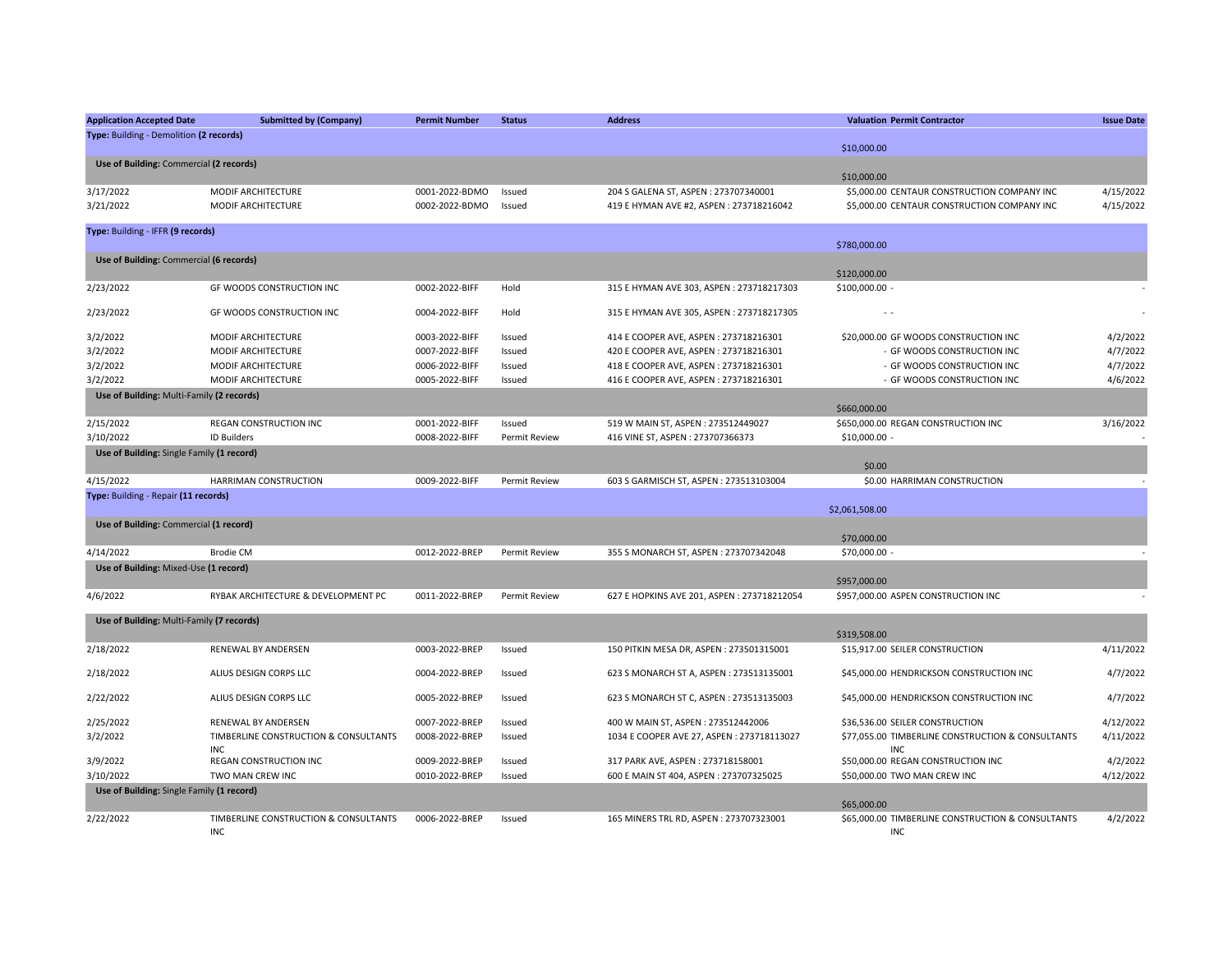| <b>Application Accepted Date</b>           | <b>Submitted by (Company)</b>                                 | <b>Permit Number</b> | <b>Status</b>         | <b>Address</b>                                 | <b>Valuation Permit Contractor</b>     | <b>Issue Date</b> |
|--------------------------------------------|---------------------------------------------------------------|----------------------|-----------------------|------------------------------------------------|----------------------------------------|-------------------|
| Use of Building: Other (1 record)          |                                                               |                      |                       |                                                |                                        |                   |
|                                            |                                                               |                      |                       |                                                | \$650,000.00                           |                   |
| 1/28/2022                                  | THE ROMERO GROUP                                              | 0002-2022-BREP       | Issued                | 197 PROSPECTOR RD 2105, ASPEN:<br>273514213554 | \$650,000.00 THE ROMERO GROUP          | 4/6/2022          |
| Type: Change Order (20 records)            |                                                               |                      |                       |                                                |                                        |                   |
|                                            |                                                               |                      |                       |                                                | \$3,684,220.00                         |                   |
| Use of Building: Commercial (7 records)    |                                                               |                      |                       |                                                | \$721,500.00                           |                   |
| 1/4/2022                                   | <b>CCY ARCHITECTS</b>                                         | 0001-2022-BCHO       | Issued                | 101 W MAIN ST, ASPEN: 273512455067             | \$0.00 SHAW CONSTRUCTION LLC           | 4/15/2022         |
| 1/31/2022                                  | POSS ARCHITECTURE & PLANNING                                  | 0005-2022-BCHO       | Permit Review         | 10 CLUB CIR, ASPEN: 273502309051               | \$691,400.00 KORU LTD                  |                   |
| 2/3/2022                                   | FORUM PHI ARCHITECTURE                                        | 0007-2022-BCHO       | <b>Permit Review</b>  | 515 E HOPKINS AVE, ASPEN : 273707340001        | \$0.00 PWI CONSTRUCTION INC            |                   |
| 2/4/2022                                   | STANTEC ARCHITECTURE INC                                      | 0008-2022-BCHO       | Issued                | 232 E MAIN ST 101, ASPEN : 273707320008        | \$13,600.00 Jordy & Company            | 2/25/2022         |
| 2/15/2022                                  | RYBAK ARCHITECTURE & DEVELOPMENT PC                           | 0009-2022-BCHO       | Issued                | 205 S MILL ST, ASPEN: 273707338004             | \$0.00 GF WOODS CONSTRUCTION INC       | 4/12/2022         |
| 3/22/2022                                  | ANDERSON HALLAS ARCITECTS                                     | 0015-2022-BCHO       | Permit Review         | 506 E MAIN ST, ASPEN: 273707347851             | \$10,000.00 FCI CONSTRUCTORS INC       |                   |
| 4/13/2022                                  | THUNDERBOWL ARCHITECTS                                        | 0021-2022-BCHO       | Final Review Complete | 105 S MILL ST, ASPEN : 273707329004            | \$6,500.00 Burlingame Construction     |                   |
| Use of Building: Mixed-Use (2 records)     |                                                               |                      |                       |                                                | \$999,220.00                           |                   |
| 2/23/2022                                  | <b>CLASS 5 DESIGN</b>                                         | 0010-2022-BCHO       | Permit Review         | 39 BOOMERANG RD C8130, ASPEN :                 | \$999,220.00 STEEPLECHASE CONSTRUCTION |                   |
|                                            |                                                               |                      |                       | 273514213057                                   |                                        |                   |
| 4/6/2022                                   | Eigelberger Architecture & Design                             | 0019-2022-BCHO       | <b>Permit Review</b>  | 520 E COOPER AVE C5, ASPEN: 273718224021       | \$0.00 SH BUILDING GROUP LLC           |                   |
| Use of Building: Multi-Family (2 records)  |                                                               |                      |                       |                                                |                                        |                   |
|                                            |                                                               |                      |                       |                                                | \$1,350,000.00                         |                   |
| 2/25/2022                                  | RALLY DUPPS ARCHITECTS                                        | 0011-2022-BCHO       | <b>Permit Review</b>  | 211 W MAIN ST, ASPEN: 273512454002             | \$1,350,000.00 RUDD CONSTRUCTION INC   |                   |
| 3/21/2022                                  | BREWSTER MCLEOD ARCHITECTS INC                                | 0014-2022-BCHO       | <b>Permit Review</b>  | 800 S MILL ST 201C, ASPEN: 273718276033        | \$0.00 REGAN CONSTRUCTION INC          |                   |
| Use of Building: Single Family (9 records) |                                                               |                      |                       |                                                | \$613,500.00                           |                   |
| 1/6/2022                                   | <b>CCY ARCHITECTS</b>                                         | 0003-2022-BCHO       | Permit Review         | 688 SPRUCE ST, ASPEN: 273707400009             | \$100,000.00 KORU LTD                  |                   |
| 1/10/2022                                  | HD Construction Aspen LLC                                     | 0004-2022-BCHO       | <b>Permit Review</b>  | 134 EASTWOOD DR, ASPEN: 273718120022           | \$4,000.00 HD Construction Aspen LLC   |                   |
| 2/26/2022                                  | <b>S2 ARCHITECTS</b>                                          | 0012-2022-BCHO       | Permit Review         | 412 N 8TH ST, ASPEN: 273512428005              | \$0.00 RA NELSON LLC                   |                   |
| 3/4/2022                                   | <b>S2 ARCHITECTS</b>                                          | 0013-2022-BCHO       | <b>Permit Review</b>  | 426 N 8TH ST, ASPEN: 273512428004              | \$0.00 RA NELSON LLC                   |                   |
| 3/25/2022                                  | ROWLAND & BROUGHTON ARCHITECTURE &                            | 0018-2022-BCHO       | <b>Permit Review</b>  | 621 W FRANCIS ST A, ASPEN: 273512426801        | \$4,000.00 HD Construction Aspen LLC   |                   |
| 3/25/2022                                  | URBAN DESIGN INC<br>ROWLAND & BROUGHTON ARCHITECTURE &        | 0016-2022-BCHO       | Permit Review         | 621 W FRANCIS ST A, ASPEN: 273512426011        | \$3,000.00 HD Construction Aspen LLC   |                   |
|                                            | <b>URBAN DESIGN INC</b>                                       |                      |                       |                                                |                                        |                   |
| 3/25/2022                                  | ROWLAND & BROUGHTON ARCHITECTURE &<br><b>URBAN DESIGN INC</b> | 0017-2022-BCHO       | <b>Permit Review</b>  | 621 W FRANCIS ST B, ASPEN: 273512426012        | \$2,500.00 HD Construction Aspen LLC   |                   |
| 4/8/2022                                   | <b>S2 ARCHITECTS</b>                                          | 0020-2022-BCHO       | <b>Permit Review</b>  | 630 W HOPKINS AVE, ASPEN: 273512448520         | \$0.00 MADIGAN & COMPANY               |                   |
| 4/20/2022                                  | Phil LeHue                                                    | 0022-2022-BCHO       | <b>Permit Review</b>  | 845 ROARING FORK RD, ASPEN: 273512104015       | \$500,000.00 JOHN WALKER BUILDER       |                   |
| Type: Electrical (69 records)              |                                                               |                      |                       |                                                |                                        |                   |
|                                            |                                                               |                      |                       |                                                | \$3.211.226.15                         |                   |
| Use of Building: Commercial (21 records)   |                                                               |                      |                       |                                                | \$1,369,148.00                         |                   |
| 1/6/2022                                   | <b>SDE INC</b>                                                | 0002-2022-ELEC       | Issued                | 39 BOOMERANG RD C8130, ASPEN:<br>273514213057  | \$25,000.00 SDE INC                    | 1/6/2022          |
| 1/7/2022                                   | <b>DURGIN ELECTRIC LLC</b>                                    | 0004-2022-ELEC       | Closed - Final        | 39551 HWY 82, ASPEN: 273511109001              | \$9,200.00 DURGIN ELECTRIC LLC         | 1/11/2022         |
| 1/7/2022                                   | <b>R&amp;A ENTERPRISES</b>                                    | 0005-2022-ELEC       | Closed - Final        | 409 S HUNTER ST, ASPEN: 273718222109           | \$4,000.00 R&A ENTERPRISES             | 1/28/2022         |
| 1/13/2022                                  | <b>R&amp;A ENTERPRISES</b>                                    | 0009-2022-ELEC       | Issued                | 201 N MILL ST 201, ASPEN: 273707317041         | \$32,555.00 R&A ENTERPRISES            | 1/14/2022         |
| 1/14/2022                                  | Reliance Electric, Inc.                                       | 0010-2022-ELEC       | Closed - Final        | 101 W MAIN ST, ASPEN: 273512455067             | \$500.00 Reliance Electric, Inc.       | 1/19/2022         |

1/18/2022 Reliance Electric, Inc 0011-2022-ELEC Issued 101 W MAIN ST, ASPEN : 273512455067 \$800,000.00 Reliance Electric, Inc 1/20/2022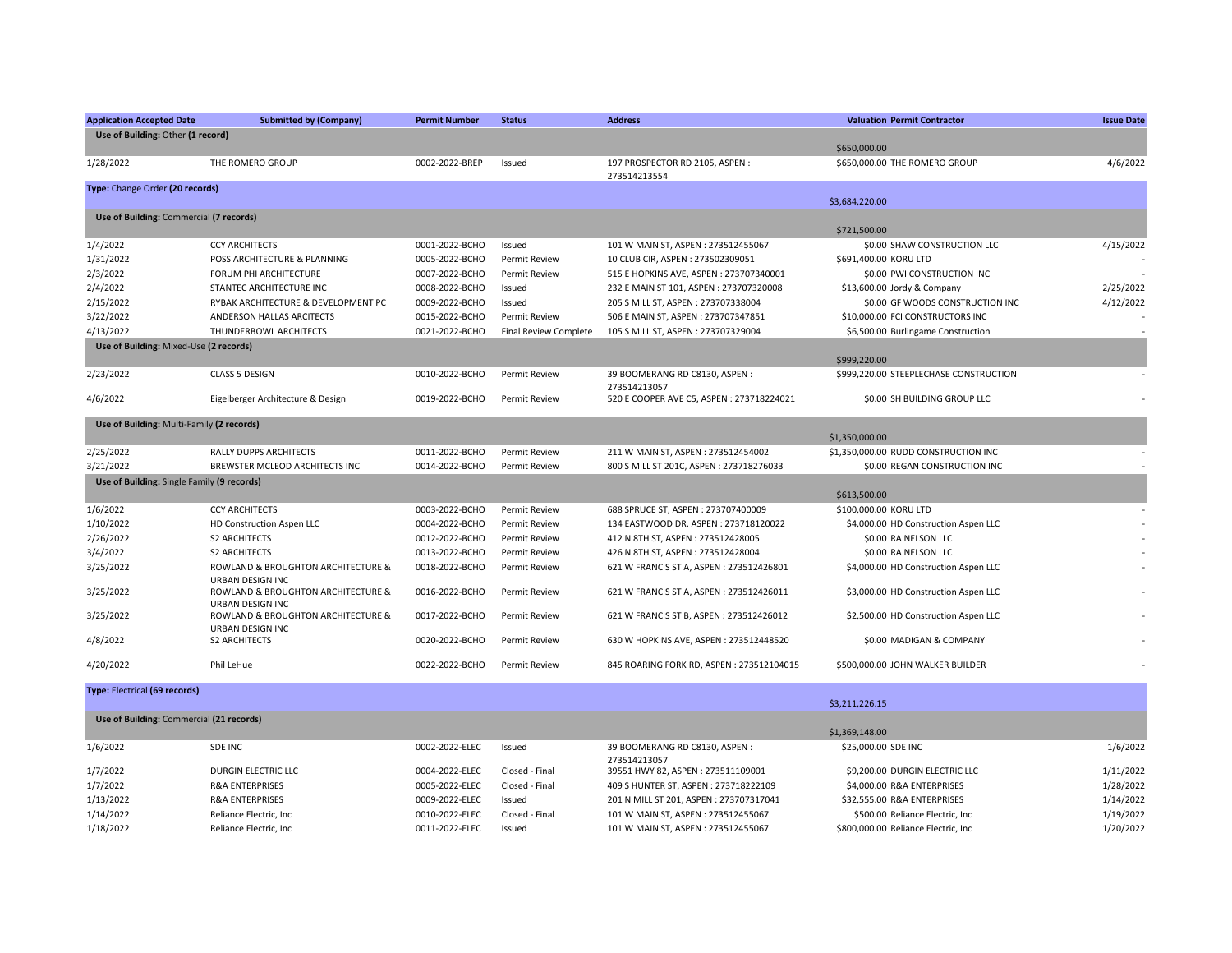| <b>Application Accepted Date</b>            | <b>Submitted by (Company)</b>         | <b>Permit Number</b> | <b>Status</b>   | <b>Address</b>                             | <b>Valuation Permit Contractor</b>         | <b>Issue Date</b> |
|---------------------------------------------|---------------------------------------|----------------------|-----------------|--------------------------------------------|--------------------------------------------|-------------------|
| 1/24/2022                                   | <b>LASSITER ELECTRIC INC</b>          | 0014-2022-ELEC       | Issued          | 205 S MILL ST 3, ASPEN: 273707338004       | \$180,176.00 LASSITER ELECTRIC INC         | 2/25/2022         |
| 2/15/2022                                   | RUSSELECTRIX COLORADO INC             | 0023-2022-ELEC       | Issued          | 790 MEADOWS RD, ASPEN: 273512129008        | \$8,000.00 RUSSELECTRIX COLORADO INC       | 2/15/2022         |
| 2/23/2022                                   | <b>GREEN ELECTRICAL SOLUTIONS LLC</b> | 0033-2022-ELEC       | Issued          | 520 E COOPER AVE C5, ASPEN: 273718224021   | \$27,000.00 GREEN ELECTRICAL SOLUTIONS LLC | 2/24/2022         |
| 2/23/2022                                   | <b>ENCORE ELECTRIC INC</b>            | 0031-2022-ELEC       | Issued          | 401 CASTLE CREEK RD, ASPEN: 273512307803   | \$99,150.00 ENCORE ELECTRIC INC            | 2/24/2022         |
| 3/14/2022                                   | <b>R&amp;A ENTERPRISES</b>            | 0040-2022-ELEC       | Issued          | 506 E MAIN ST, ASPEN: 273707347851         | \$16,000.00 R&A ENTERPRISES                | 3/16/2022         |
| 3/15/2022                                   | <b>GRIZZLY ELECTRIC INC</b>           | 0041-2022-ELEC       | Issued          | 39551 HWY 82, ASPEN: 273511109001          | \$4,000.00 GRIZZLY ELECTRIC INC            | 3/16/2022         |
| 3/16/2022                                   | BELTRI-ROC INC.                       | 0044-2022-ELEC       | Issued          | 432 E HYMAN AVE 101, ASPEN: 273707339013   | \$58,000.00 BELTRI-ROC INC.                | 3/17/2022         |
| 3/25/2022                                   | <b>DURGIN ELECTRIC LLC</b>            | 0049-2022-ELEC       | Issued          | 215 S MONARCH ST 202A, ASPEN: 273707344001 | \$36,867.00 DURGIN ELECTRIC LLC            | 3/28/2022         |
| 4/8/2022                                    | <b>MTRICITY LTD</b>                   | 0052-2022-ELEC       | Issued          | 105 S MILL ST, ASPEN: 273707329004         | \$6,500.00 MTRICITY LTD                    | 4/11/2022         |
| 4/8/2022                                    | 5 ELEMENTS ELECTRIC LLC               | 0054-2022-ELEC       | Issued          | 300 S SPRING ST 200, ASPEN: 273718227116   | \$35,000.00 5 ELEMENTS ELECTRIC LLC        | 4/12/2022         |
| 4/11/2022                                   | MILLER ELECTRICAL ASPEN LLC           | 0055-2022-ELEC       | Permit Review   | 533 E HOPKINS AVE, ASPEN: 273707340004     | \$3,000.00 MILLER ELECTRICAL ASPEN LLC     |                   |
| 4/11/2022                                   | MILLER ELECTRICAL ASPEN LLC           | 0057-2022-ELEC       | Permit Review   | 533 E HOPKINS AVE, ASPEN: 273707340004     | \$1,200.00 MILLER ELECTRICAL ASPEN LLC     |                   |
| 4/11/2022                                   | MILLER ELECTRICAL ASPEN LLC           | 0056-2022-ELEC       | Permit Review   | 533 E HOPKINS AVE, ASPEN: 273707340004     | \$5,000.00 MILLER ELECTRICAL ASPEN LLC     |                   |
| 4/13/2022                                   | <b>EXCEL ELECTRIC</b>                 | 0059-2022-ELEC       | Permit Review   | 301 E HOPKINS AVE 102, ASPEN: 273707382006 | \$3,000.00 EXCEL ELECTRIC                  |                   |
| 4/18/2022                                   | LITTELL ELECTRIC INC                  | 0066-2022-ELEC       | Issued          | 400 E HYMAN AVE, ASPEN: 273707343004       | \$15,000.00 LITTELL ELECTRIC INC           | 4/18/2022         |
| Use of Building: Mixed-Use (2 records)      |                                       |                      |                 |                                            | \$126,000.00                               |                   |
| 3/16/2022                                   | <b>R&amp;A ENTERPRISES</b>            | 0042-2022-ELEC       | Ready for Issue | 128 E MAIN ST, ASPEN: 273512438005         | \$100,000.00 R&A ENTERPRISES               |                   |
| 4/15/2022                                   | <b>REEVES &amp; SONS ELECTRIC INC</b> | 0064-2022-ELEC       | Issued          | 331 W MAIN ST, ASPEN: 273512452007         | \$26,000.00 REEVES & SONS ELECTRIC INC     | 4/18/2022         |
| Use of Building: Multi-Family (15 records)  |                                       |                      |                 |                                            |                                            |                   |
|                                             |                                       |                      |                 |                                            | \$259,613.97                               |                   |
| 1/6/2022                                    | DURGIN ELECTRIC LLC                   | 0001-2022-ELEC       | Closed - Final  | 805 E COOPER AVE, ASPEN: 273718238803      | \$17,438.41 DURGIN ELECTRIC LLC            | 1/10/2022         |
| 1/18/2022                                   | ALWAYS ON ELECTRIC INC                | 0012-2022-ELEC       | Closed - Final  | 800 S MILL ST 207, ASPEN : 273718276016    | \$3,000.00 ALWAYS ON ELECTRIC INC          | 1/18/2022         |
| 1/28/2022                                   | <b>LASSITER ELECTRIC INC</b>          | 0017-2022-ELEC       | Issued          | 803 E DURANT AVE 8, ASPEN : 273718258005   | \$41,249.03 LASSITER ELECTRIC INC          | 1/31/2022         |
| 1/28/2022                                   | <b>SUNWEST ELECTRIC</b>               | 0018-2022-ELEC       | Issued          | 500 W SMUGGLER ST, ASPEN: 273512404009     | \$38,000.00 SUNWEST ELECTRIC               | 2/10/2022         |
| 2/2/2022                                    | DURGIN ELECTRIC LLC                   | 0019-2022-ELEC       | Issued          | 1015 E HYMAN AVE 2, ASPEN: 273718112061    | \$3,605.92 DURGIN ELECTRIC LLC             | 2/2/2022          |
| 2/3/2022                                    | <b>R&amp;A ENTERPRISES</b>            | 0020-2022-ELEC       | Closed - Final  | 800 S MILL ST 6, ASPEN: 273718276035       | \$1,000.00 R&A ENTERPRISES                 | 2/4/2022          |
| 2/7/2022                                    | MILLER ELECTRICAL ASPEN LLC           | 0021-2022-ELEC       | Issued          | 814 W BLEEKER ST C4, ASPEN: 273512311007   | \$10,000.00 MILLER ELECTRICAL ASPEN LLC    | 2/8/2022          |
| 2/23/2022                                   | <b>GREEN ELECTRICAL SOLUTIONS LLC</b> | 0032-2022-ELEC       | Closed - Final  | 1073 1075 CEMETERY LN, ASPEN: 273501329800 | \$2,800.00 GREEN ELECTRICAL SOLUTIONS LLC  | 2/24/2022         |
| 2/24/2022                                   | <b>LASSITER ELECTRIC INC</b>          | 0034-2022-ELEC       | Issued          | 915 S MILL ST D, ASPEN: 273718202215       | \$10,905.00 LASSITER ELECTRIC INC          | 2/25/2022         |
| 3/4/2022                                    | <b>DURGIN ELECTRIC LLC</b>            | 0037-2022-ELEC       | Closed - Final  | 1004 VINE ST, ASPEN: 273707366133          | \$10,000.00 DURGIN ELECTRIC LLC            | 3/7/2022          |
| 3/14/2022                                   | LITTELL ELECTRIC INC                  | 0039-2022-ELEC       | Issued          | 1323 VINE ST, ASPEN: 273707366237          | \$25,000.00 LITTELL ELECTRIC INC           | 3/16/2022         |
| 4/13/2022                                   | <b>R&amp;A ENTERPRISES</b>            | 0061-2022-ELEC       | Permit Review   | 520 W MAIN ST 23, ASPEN: 273512498023      | $$10.000.00 -$                             |                   |
| 4/19/2022                                   | 5 ELEMENTS ELECTRIC LLC               | 0067-2022-ELEC       | Permit Review   | 825 E HOPKINS AVE 3N, ASPEN : 273718208018 | \$63,115.61 5 ELEMENTS ELECTRIC LLC        |                   |
| 4/20/2022                                   | <b>EURO ELECTRIC LLC</b>              | 0069-2022-ELEC       | Permit Review   | 555 E DURANT AVE 2D, ASPEN: 273718249036   | \$3,500.00 EURO ELECTRIC LLC               |                   |
| 4/20/2022                                   | <b>R&amp;A ENTERPRISES</b>            | 0068-2022-ELEC       | Permit Review   | 800 E HOPKINS AVE B5, ASPEN: 273718288008  | \$20,000.00 R&A ENTERPRISES                |                   |
| Use of Building: Single Family (28 records) |                                       |                      |                 |                                            |                                            |                   |
|                                             |                                       |                      |                 |                                            | \$1,388,464.18                             |                   |
| 1/6/2022                                    | ALWAYS ON ELECTRIC INC                | 0003-2022-ELEC       | Closed - Final  | 820 E COOPER AVE, ASPEN: 273718228005      | \$1,500.00 ALWAYS ON ELECTRIC INC          | 1/10/2022         |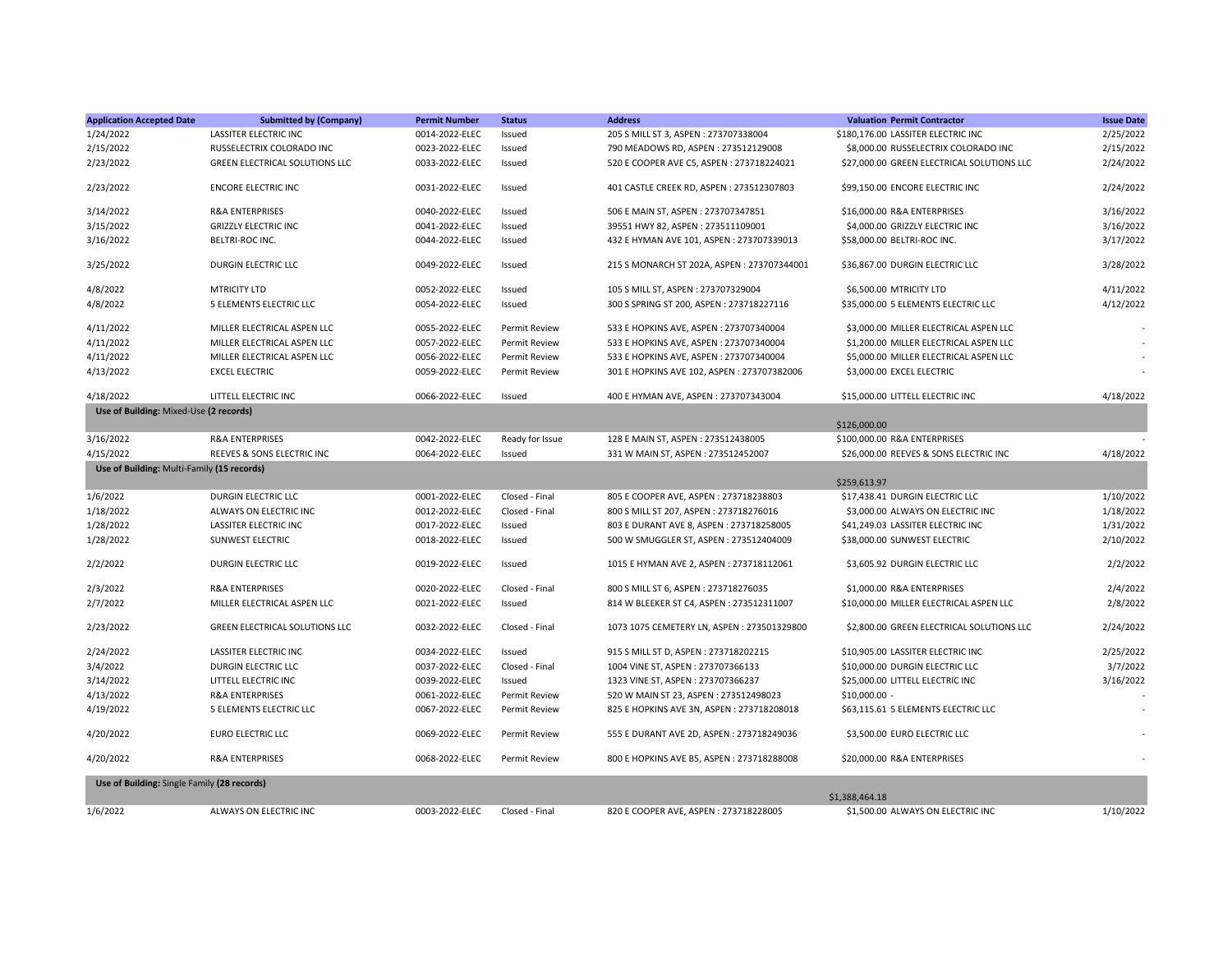| <b>Application Accepted Date</b>   | <b>Submitted by (Company)</b>     | <b>Permit Number</b> | <b>Status</b>        | <b>Address</b>                              | <b>Valuation Permit Contractor</b>            | <b>Issue Date</b> |
|------------------------------------|-----------------------------------|----------------------|----------------------|---------------------------------------------|-----------------------------------------------|-------------------|
| 1/10/2022                          | Licos Electric LLC                | 0007-2022-ELEC       | Ready for Issue      | 108 W HYMAN AVE 4, ASPEN: 273512459024      | \$1,000.00 Licos Electric LLC                 |                   |
| 1/10/2022                          | <b>SOLID WIRE INC</b>             | 0006-2022-ELEC       | Issued               | 458 THUNDERBOWL LN, ASPEN: 273514310002     | \$2,160.00 SOLID WIRE INC                     | 1/10/2022         |
| 1/11/2022                          | PINE MOUNTAIN ELECTRIC INC        | 0008-2022-ELEC       | Issued               | 134 EASTWOOD DR, ASPEN: 273718120022        | \$55,000.00 PINE MOUNTAIN ELECTRIC INC        | 1/11/2022         |
| 1/26/2022                          | DURGIN ELECTRIC LLC               | 0015-2022-ELEC       | Closed - Final       | 520 S RIVERSIDE AVE, ASPEN : 273718116001   | \$3,800.00 DURGIN ELECTRIC LLC                | 2/2/2022          |
|                                    |                                   |                      |                      |                                             |                                               |                   |
| 1/27/2022                          | MILLER ELECTRICAL ASPEN LLC       | 0016-2022-ELEC       | Issued               | 104 NORTHWAY DR, ASPEN: 273717202004        | \$1,000.00 MILLER ELECTRICAL ASPEN LLC        | 2/7/2022          |
| 2/14/2022                          | <b>SUNWEST ELECTRIC</b>           | 0022-2022-ELEC       | Cancelled            | 500 W SMUGGLER ST, ASPEN: 273512404009      | \$38,000.00 SUNWEST ELECTRIC                  |                   |
| 2/15/2022                          | MOUNTAINEER ELECTRIC (Josh Nye)   | 0024-2022-ELEC       | Issued               | 975 KING ST, ASPEN: 273707400023            | \$200,000.00 MOUNTAINEER ELECTRIC (Josh Nye)  | 2/16/2022         |
| 2/16/2022                          | SOLID WIRE INC                    | 0025-2022-ELEC       | Issued               | 1040 MATCHLESS DR 3, ASPEN: 273707411001    | \$194,500.00 SOLID WIRE INC                   | 2/17/2022         |
|                                    |                                   |                      |                      |                                             |                                               |                   |
| 2/16/2022                          | <b>SUNWEST ELECTRIC</b>           | 0026-2022-ELEC       | Issued               | 200 W HALLAM ST, ASPEN: 273512422006        | \$100,000.00 SUNWEST ELECTRIC                 | 2/23/2022         |
| 2/16/2022                          | <b>R&amp;A ENTERPRISES</b>        | 0027-2022-ELEC       | Closed - Final       | 211 W HOPKINS AVE, ASPEN: 273512463003      | \$1,000.00 R&A ENTERPRISES                    | 3/2/2022          |
| 2/23/2022                          | PINE MOUNTAIN ELECTRIC INC        | 0030-2022-ELEC       | Issued               | 523 W SMUGGLER ST, ASPEN: 273512499001      | \$141,000.00 PINE MOUNTAIN ELECTRIC INC       | 2/23/2022         |
| 2/23/2022                          | <b>MTRICITY LTD</b>               | 0029-2022-ELEC       | Issued               | 257 EASTWOOD DR, ASPEN: 273718120010        | \$16,666.66 MTRICITY LTD                      | 3/2/2022          |
| 2/23/2022                          | <b>ASPEN SOLAR</b>                | 0028-2022-ELEC       | Closed - Final       | 740 CASTLE CREEK DR, ASPEN: 273512206012    | \$65,000.00 ASPEN SOLAR                       | 2/24/2022         |
|                                    |                                   |                      |                      |                                             |                                               |                   |
| 3/2/2022                           | <b>R&amp;A ENTERPRISES</b>        | 0035-2022-ELEC       | Issued               | 505 WALNUT ST, ASPEN: 273707397002          | \$12,500.00 R&A ENTERPRISES                   | 3/4/2022          |
| 3/3/2022                           | INDEPENDENT ELECTRIC INC          | 0036-2022-ELEC       | Issued               | 205 E DURANT AVE 3I, ASPEN: 273513109015    | \$5,000.00 INDEPENDENT ELECTRIC INC           | 3/3/2022          |
| 3/8/2022                           | MM & SONS ELECTRIC INC            | 0038-2022-ELEC       | Closed - Final       | 740 CASTLE CREEK DR, ASPEN: 273512206012    | \$9,000.00 MM & SONS ELECTRIC INC             | 3/9/2022          |
| 3/16/2022                          | <b>LASSITER ELECTRIC INC</b>      | 0043-2022-ELEC       | Issued               | 930 S MILL ST, ASPEN: 273718202204          | \$5,000.00 LASSITER ELECTRIC INC              | 3/17/2022         |
| 3/23/2022                          | ALWAYS ON ELECTRIC INC            | 0047-2022-ELEC       | Permit Review        | 28 FIVE TREES LN, ASPEN: 273514111125       | \$15,000.00 ALWAYS ON ELECTRIC INC            |                   |
| 3/24/2022                          | PARAGON SYSTEMS INTEGRATION LLC   | 0048-2022-ELEC       | Ready for Issue      | 209 E BLEEKER ST, ASPEN: 273707320002       | \$37,815.52 PARAGON SYSTEMS INTEGRATION LLC   |                   |
| 3/30/2022                          | Licos Electric LLC                | 0050-2022-ELEC       | <b>Permit Review</b> | 725 W BLEEKER ST, ASPEN: 273512445008       | \$25,000.00 Licos Electric LLC                |                   |
| 4/1/2022                           | 5 ELEMENTS ELECTRIC LLC           | 0051-2022-ELEC       | Permit Review        | 123 E HALLAM ST, ASPEN: 273512437003        | \$10,000.00 5 ELEMENTS ELECTRIC LLC           |                   |
| 4/8/2022                           | INDEPENDENT ELECTRIC INC          | 0053-2022-ELEC       | Issued               | 165 MINERS TRL RD, ASPEN: 273707323001      | \$1,000.00 INDEPENDENT ELECTRIC INC           | 4/11/2022         |
| 4/11/2022                          | LITTELL ELECTRIC INC              | 0058-2022-ELEC       | Permit Review        | 675 S ALPS RD, ASPEN: 273718256001          | \$60,000.00 LITTELL ELECTRIC INC              |                   |
| 4/13/2022                          | <b>R&amp;A ENTERPRISES</b>        | 0062-2022-ELEC       | Issued               | 302 N 2ND ST, ASPEN: 273512422004           | \$257,330.00 R&A ENTERPRISES                  | 4/15/2022         |
| 4/13/2022                          | <b>R&amp;A ENTERPRISES</b>        | 0060-2022-ELEC       | Issued               | 915 S MILL ST D, ASPEN: 273718202215        | \$3,650.00 R&A ENTERPRISES                    | 4/15/2022         |
| 4/14/2022                          | <b>LUX ELECTRIC</b>               | 0063-2022-ELEC       | Ready for Issue      | 610 S WEST END ST K204, ASPEN: 273718267052 | \$35,000.00 LUX ELECTRIC                      |                   |
| 4/18/2022                          | <b>LASSITER ELECTRIC INC</b>      | 0065-2022-ELEC       | Ready for Issue      | 258 ROARING FORK DR, ASPEN : 273718120016   | \$91,542.00 LASSITER ELECTRIC INC             |                   |
| Use of Building: Other (3 records) |                                   |                      |                      |                                             |                                               |                   |
| 1/24/2022                          | <b>EXPERT ELECTRIC</b>            | 0013-2022-ELEC       | Closed - Final       | 845 MEADOWS RD, ASPEN: 273512231852         | \$68,000.00<br>\$2,000.00 EXPERT ELECTRIC     | 1/24/2022         |
| 3/17/2022                          | ASPEN SKIING COMPANY              | 0045-2022-ELEC       | Closed - Final       | 219 W BLEEKER ST, ASPEN: 273512440002       | \$1,000.00 ASPEN SKIING COMPANY               | 4/1/2022          |
| 3/18/2022                          | <b>CORVINUS GROUP LLC</b>         | 0046-2022-ELEC       | Issued               | 506 E MAIN ST, ASPEN: 273707347851          | \$65,000.00 CORVINUS GROUP LLC                | 3/23/2022         |
| Type: Mechanical (67 records)      |                                   |                      |                      |                                             |                                               |                   |
|                                    |                                   |                      |                      |                                             | \$2,021,099.51                                |                   |
| Use of Building: - (8 records)     |                                   |                      |                      |                                             | \$291,823.34                                  |                   |
| 2/3/2022                           | TRUE NORTH HEARTH AND HOME INC    | 0016-2022-MECH       | Issued               | 813 W SMUGGLER ST, ASPEN: 273512428003      | \$17,767.41 TRUE NORTH HEARTH AND HOME INC    | 2/7/2022          |
|                                    |                                   |                      |                      |                                             |                                               |                   |
| 2/4/2022                           | TRUE NORTH HEARTH AND HOME INC    | 0019-2022-MECH       | Issued               | 10 CLUB CIR, ASPEN: 273502309051            | \$40,825.93 TRUE NORTH HEARTH AND HOME INC    | 2/4/2022          |
| 2/11/2022                          | Universal Mechanical Services LLC | 0023-2022-MECH       | Issued               | 814 W BLEEKER ST C4, ASPEN: 273512311007    | \$21,500.00 Universal Mechanical Services LLC | 2/14/2022         |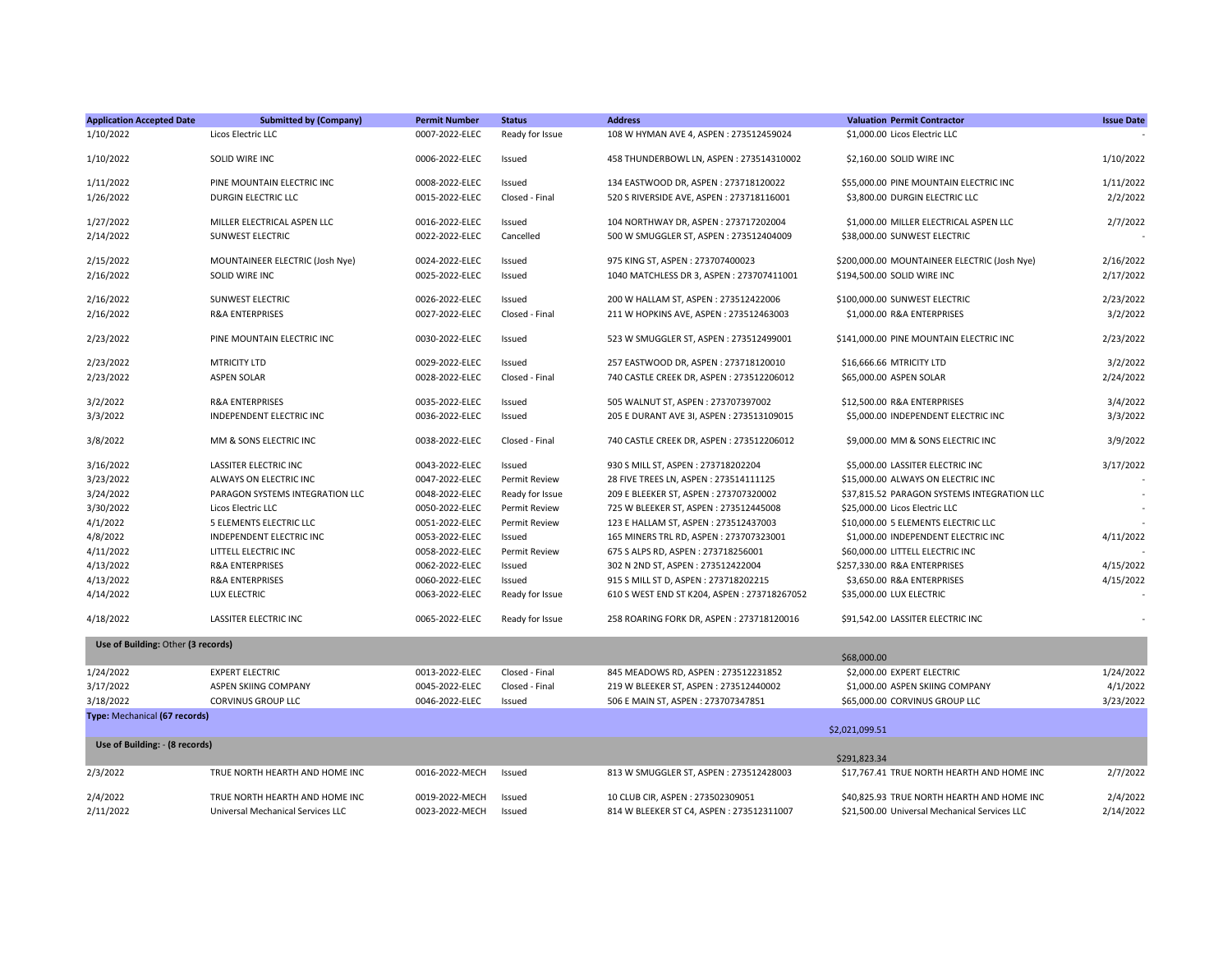| <b>Application Accepted Date</b>            | <b>Submitted by (Company)</b>        | <b>Permit Number</b> | <b>Status</b>        | <b>Address</b>                                | <b>Valuation Permit Contractor</b>               | <b>Issue Date</b> |
|---------------------------------------------|--------------------------------------|----------------------|----------------------|-----------------------------------------------|--------------------------------------------------|-------------------|
| 2/25/2022                                   | THE FIREPLACE COMPANY                | 0029-2022-MECH       | Issued               | 501 W HALLAM ST, ASPEN: 273512432004          | \$25,000.00 THE FIREPLACE COMPANY                | 2/25/2022         |
| 3/1/2022                                    | MTECH MECHANICAL TECHNOLOGIES GROUP  | 0033-2022-MECH       | Issued               | 401 CASTLE CREEK RD, ASPEN: 273512307803      | \$105,572.00 MTECH MECHANICAL TECHNOLOGIES GROUP | 3/4/2022          |
| 3/21/2022                                   | SKYLINE MECHANICAL INC               | 0047-2022-MECH       | Issued               | 1040 MATCHLESS DR 3, ASPEN: 273707411001      | \$7,658.00 SKYLINE MECHANICAL INC                | 3/23/2022         |
| 4/4/2022                                    | THE FIREPLACE COMPANY                | 0054-2022-MECH       | Issued               | 39 BOOMERANG RD C8130, ASPEN:<br>273514213057 | \$33,500.00 THE FIREPLACE COMPANY                | 4/6/2022          |
| 4/19/2022                                   | THE FIREPLACE COMPANY                | 0065-2022-MECH       | <b>Permit Review</b> | 125 W MAIN ST, ASPEN: 273512455065            | \$40,000,00 THE FIREPLACE COMPANY                |                   |
| Use of Building: Commercial (5 records)     |                                      |                      |                      |                                               | \$337,546.00                                     |                   |
| 1/20/2022                                   | R & H MECHANICAL LLC                 | 0008-2022-MECH       | Issued               | 205 S MILL ST 3, ASPEN: 273707338004          | \$180,255.00 R & H MECHANICAL LLC                | 1/20/2022         |
| 1/21/2022                                   | <b>GRAND VALLEY HVAC LLC</b>         | 0009-2022-MECH       | Issued               | 10 CLUB CIR, ASPEN: 273502309051              | \$97,400.00 GRAND VALLEY HVAC LLC                | 1/24/2022         |
| 3/7/2022                                    | 2H MECHANICAL LLC                    | 0038-2022-MECH       | Issued               | 506 E MAIN ST, ASPEN: 273707347851            | \$38,291.00 2H MECHANICAL LLC                    | 3/9/2022          |
| 3/14/2022                                   | 2H MECHANICAL LLC                    | 0044-2022-MECH       | Issued               | 506 E MAIN ST, ASPEN: 273707347851            | \$20,000.00 2H MECHANICAL LLC                    | 3/15/2022         |
| 3/25/2022                                   | R & H MECHANICAL LLC                 | 0049-2022-MECH       | Issued               | 205 S MILL ST 3, ASPEN: 273707338004          | \$1,600.00 R & H MECHANICAL LLC                  | 4/2/2022          |
| Use of Building: Mixed-Use (2 records)      |                                      |                      |                      |                                               |                                                  |                   |
|                                             |                                      |                      |                      |                                               | \$40,230.00                                      |                   |
| 3/1/2022                                    | R & H MECHANICAL LLC                 | 0034-2022-MECH       | Issued               | 201 N MILL ST 201, ASPEN: 273707317041        | \$20,325.00 R & H MECHANICAL LLC                 | 3/4/2022          |
| 4/15/2022                                   | R & H MECHANICAL LLC                 | 0062-2022-MECH       | Issued               | 300 S SPRING ST 200, ASPEN: 273718227116      | \$19,905.00 R & H MECHANICAL LLC                 | 4/18/2022         |
|                                             |                                      |                      |                      |                                               |                                                  |                   |
| Use of Building: Multi-Family (19 records)  |                                      |                      |                      |                                               |                                                  |                   |
|                                             |                                      |                      |                      |                                               | \$305,681.18                                     |                   |
| 1/10/2022                                   | COMFORT AIR OF GRAND JUNCTION        | 0003-2022-MECH       | Issued               | 33 MINING STOCK PKWY, ASPEN: 273502318003     | \$29,250.00 COMFORT AIR OF GRAND JUNCTION        | 1/10/2022         |
| 1/10/2022                                   | <b>COMFORT AIR OF GRAND JUNCTION</b> | 0002-2022-MECH       | Issued               | 40 PAEPCKE DR, ASPEN: 273502318001            | \$29,250.00 COMFORT AIR OF GRAND JUNCTION        | 1/10/2022         |
| 1/12/2022                                   | SINCLAIR PLUMBING AND HEATING        | 0006-2022-MECH       | Issued               | 630 W HALLAM ST, ASPEN: 273512426013          | \$2,000.00 SINCLAIR PLUMBING AND HEATING         | 1/13/2022         |
| 1/12/2022                                   | <b>GRAND VALLEY HVAC LLC</b>         | 0005-2022-MECH       | Issued               | 230 PITKIN MESA DR, ASPEN: 273501320002       | \$65,000.00 GRAND VALLEY HVAC LLC                | 1/14/2022         |
| 1/19/2022                                   | RJM PLUMBING AND HEATING INC         | 0007-2022-MECH       | Issued               | 701 S MONARCH ST, ASPEN: 273513125005         | \$10,000.00 RJM PLUMBING AND HEATING INC         | 1/19/2022         |
| 2/2/2022                                    | THE FIREPLACE COMPANY                | 0015-2022-MECH       | Issued               | 803 E DURANT AVE 8, ASPEN: 273718258005       | \$7,130.00 THE FIREPLACE COMPANY                 | 2/3/2022          |
| 2/3/2022                                    | R & H MECHANICAL LLC                 | 0017-2022-MECH       | Permit Review        | 800 S MONARCH ST 08, ASPEN: 273513128004      | \$29,500.00 R & H MECHANICAL LLC                 |                   |
| 2/18/2022                                   | PACIFIC SHEET METAL INC              | 0026-2022-MECH       | Permit Review        | 101 E COOPER AVE 303, ASPEN : 273513133002    | \$13,000.00 PACIFIC SHEET METAL INC              |                   |
| 3/1/2022                                    | PERDUE HEATING & COOLING INC         | 0032-2022-MECH       | Issued               | 100 N 8TH ST 15, ASPEN: 273512313032          | \$48,000.00 PERDUE HEATING & COOLING INC         | 3/18/2022         |
| 3/10/2022                                   | UTE CITY FIREPLACES LLC              | 0039-2022-MECH       | Issued               | 500 W SMUGGLER ST, ASPEN: 273512404009        | \$4,900.00 UTE CITY FIREPLACES LLC               | 3/10/2022         |
| 3/11/2022                                   | UTE CITY FIREPLACES LLC              | 0042-2022-MECH       | Issued               | 618 S GALENA ST, ASPEN: 273718290002          | \$6,620.00 UTE CITY FIREPLACES LLC               | 3/14/2022         |
| 3/11/2022                                   | MOUNTAIN AIR MECHANICAL INC          | 0040-2022-MECH       | Permit Review        | 900 E DURANT AVE 103, ASPEN : 273718237020    | \$7,966.08 MOUNTAIN AIR MECHANICAL INC           |                   |
| 3/14/2022                                   | UTE CITY FIREPLACES LLC              | 0043-2022-MECH       | Issued               | 155 LONE PINE RD 10, ASPEN : 273707371010     | \$8,195.00 UTE CITY FIREPLACES LLC               | 3/15/2022         |
| 3/15/2022                                   | WEBBER PLUMBING AND HEATING LLC      | 0045-2022-MECH       | Issued               | 915 S MILL ST D, ASPEN: 273718202215          | \$2,500.00 WEBBER PLUMBING AND HEATING LLC       | 3/16/2022         |
| 3/21/2022                                   | THE FIREPLACE EXPERT                 | 0046-2022-MECH       | Issued               | 230 PITKIN MESA DR, ASPEN: 273501320002       | \$6,750.00 THE FIREPLACE EXPERT                  | 3/23/2022         |
|                                             |                                      |                      |                      |                                               |                                                  |                   |
| 3/29/2022                                   | TRUE NORTH HEARTH AND HOME INC       | 0052-2022-MECH       | Issued               | 100 N 8TH ST 15, ASPEN: 273512313032          | \$9,823.03 TRUE NORTH HEARTH AND HOME INC        | 4/18/2022         |
| 3/31/2022                                   | R & H MECHANICAL LLC                 | 0053-2022-MECH       | Closed - Final       | 1116 WATERS AVE 1, ASPEN: 273718266014        | \$18,987.50 R & H MECHANICAL LLC                 | 4/2/2022          |
| 4/4/2022                                    | MOUNTAIN AIR MECHANICAL INC          | 0056-2022-MECH       | Issued               | 747 S GALENA ST 260, ASPEN: 273718278009      | \$2,214.57 MOUNTAIN AIR MECHANICAL INC           | 4/7/2022          |
| 4/12/2022                                   | UTE CITY FIREPLACES LLC              | 0059-2022-MECH       | Issued               | 825 E HOPKINS AVE 3N, ASPEN: 273718208018     | \$4,595.00 UTE CITY FIREPLACES LLC               | 4/18/2022         |
|                                             |                                      |                      |                      |                                               |                                                  |                   |
| Use of Building: Single Family (32 records) |                                      |                      |                      |                                               |                                                  |                   |

\$926,806.99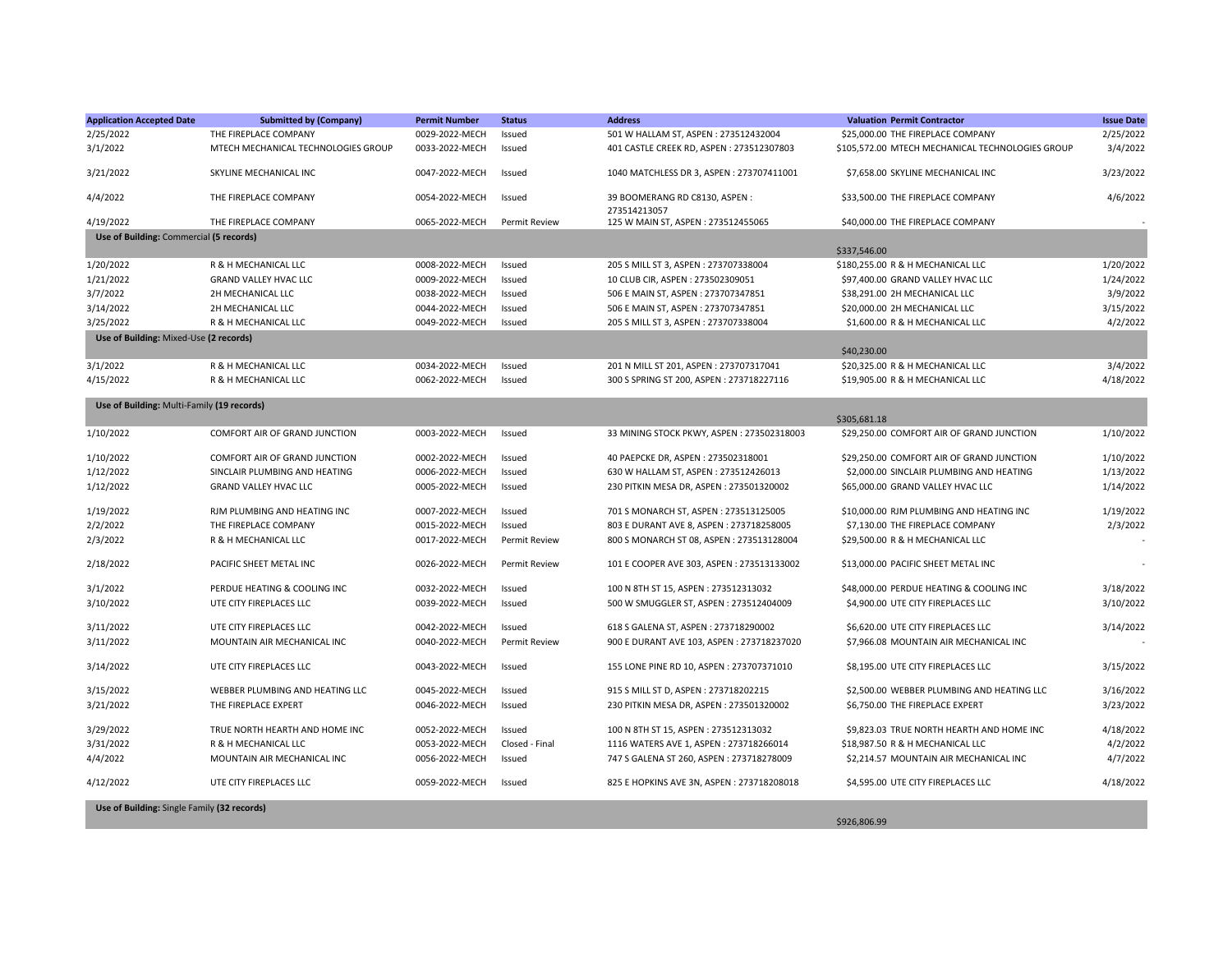| <b>Application Accepted Date</b>        | <b>Submitted by (Company)</b>        | <b>Permit Number</b> | <b>Status</b>        | <b>Address</b>                                 | <b>Valuation Permit Contractor</b>               | <b>Issue Date</b> |
|-----------------------------------------|--------------------------------------|----------------------|----------------------|------------------------------------------------|--------------------------------------------------|-------------------|
| 1/3/2022                                | TOM & ELLEN MARSHALL ENTERPRISES INC | 0001-2022-MECH       | Issued               | 940 E HYMAN AVE, ASPEN: 273718206006           | \$21,000.00 TOM & ELLEN MARSHALL ENTERPRISES INC | 1/6/2022          |
| 1/10/2022                               | <b>CLIMATE CONTROL COMPANY LLC</b>   | 0004-2022-MECH       | Closed - Final       | 916 W SMUGGLER ST, ASPEN: 273512282004         | \$13,000.00 CLIMATE CONTROL COMPANY LLC          | 1/11/2022         |
| 1/25/2022                               | TOM & ELLEN MARSHALL ENTERPRISES INC | 0010-2022-MECH       | Issued               | 630 W HALLAM ST, ASPEN: 273512426013           | \$15,350.00 TOM & ELLEN MARSHALL ENTERPRISES INC | 1/25/2022         |
| 1/27/2022                               | PERDUE HEATING & COOLING INC         | 0013-2022-MECH       | Issued               | 500 W SMUGGLER ST, ASPEN: 273512404009         | \$80,000.00 PERDUE HEATING & COOLING INC         | 2/14/2022         |
| 1/27/2022                               | CLIMATE CONTROL COMPANY LLC          | 0012-2022-MECH       | Closed - Final       | 131 SMUGGLER MTN RD, ASPEN: 273707401007       | \$12,000.00 CLIMATE CONTROL COMPANY LLC          | 1/31/2022         |
| 1/27/2022                               | MAULDIN PLUMBING & HEATING INC       | 0011-2022-MECH       | Issued               | 803 E DURANT AVE 8, ASPEN: 273718258005        | \$10,000,00 MAULDIN PLUMBING & HEATING INC       | 1/28/2022         |
| 1/28/2022                               | THE FIREPLACE EXPERT                 | 0014-2022-MECH       | Issued               | 940 E HYMAN AVE, ASPEN: 273718206006           | \$22,350.00 THE FIREPLACE EXPERT                 | 2/3/2022          |
| 2/4/2022                                | TRUE NORTH HEARTH AND HOME INC       | 0018-2022-MECH       | Issued               | 617 W BLEEKER ST, ASPEN: 273512444002          | \$10,826.71 TRUE NORTH HEARTH AND HOME INC       | 2/4/2022          |
| 2/9/2022                                | UTE CITY FIREPLACES LLC              | 0020-2022-MECH       | Closed - Final       | 700 CASTLE CREEK DR, ASPEN: 273512206010       | \$2,590.00 UTE CITY FIREPLACES LLC               | 2/22/2022         |
| 2/10/2022                               | MC MECHANICAL LLC                    | 0021-2022-MECH       | Issued               | 330 GILLESPIE ST, ASPEN: 273512131002          | \$30,000.00 MC MECHANICAL LLC                    | 2/11/2022         |
| 2/11/2022                               | <b>GRAND VALLEY HVAC LLC</b>         | 0022-2022-MECH       | Issued               | 523 W SMUGGLER ST, ASPEN: 273512499001         | \$18,225.00 GRAND VALLEY HVAC LLC                | 2/11/2022         |
| 2/16/2022                               | ASPEN AIR SOLUTIONS                  | 0024-2022-MECH       | Issued               | 802 E COOPER AVE 4, ASPEN : 273718228033       | \$2,800.00 ASPEN AIR SOLUTIONS                   | 2/17/2022         |
| 2/18/2022                               | WILEY MECHANICAL LLC                 | 0025-2022-MECH       | Issued               | 134 EASTWOOD DR, ASPEN: 273718120022           | \$50,000.00 WILEY MECHANICAL LLC                 | 2/18/2022         |
| 2/22/2022                               | THE FIREPLACE COMPANY                | 0027-2022-MECH       | Issued               | 105 E HALLAM ST, ASPEN: 273512437002           | \$72,000.00 THE FIREPLACE COMPANY                | 2/23/2022         |
| 2/23/2022                               | R & H MECHANICAL LLC                 | 0028-2022-MECH       | Issued               | 200 W HALLAM ST, ASPEN: 273512422006           | \$23,580.00 R & H MECHANICAL LLC                 | 2/25/2022         |
| 2/25/2022                               | YOUNG SERVICES LLC                   | 0030-2022-MECH       | Issued               | 120 JUAN ST, ASPEN: 273513139005               | \$153,800.00 YOUNG SERVICES LLC                  | 3/1/2022          |
| 2/26/2022                               | PACIFIC SHEET METAL INC              | 0031-2022-MECH       | <b>Permit Review</b> | 700 UTE AVE, ASPEN: 273718255801               | \$8,000.00 PACIFIC SHEET METAL INC               |                   |
| 3/1/2022                                | RESORT MOUNTAIN ENTERPRISES INC      | 0035-2022-MECH       | Issued               | 975 KING ST, ASPEN: 273707400023               | \$24,000.00 -                                    | 3/10/2022         |
| 3/4/2022                                | CRYSTAL VALLEY PLUMBING AND HEATING  | 0036-2022-MECH       | Issued               | 232 COACH RD, ASPEN: 273502303009              | \$100,000.00 CRYSTAL VALLEY PLUMBING AND HEATING | 3/7/2022          |
| 3/7/2022                                | R & H MECHANICAL LLC                 | 0037-2022-MECH       | Issued               | 331 W MAIN ST, ASPEN: 273512452007             | \$4,800.00 R & H MECHANICAL LLC                  | 3/7/2022          |
| 3/11/2022                               | TITAN PLUMBING & HEATING             | 0041-2022-MECH       | Issued               | 230 PITKIN MESA DR, ASPEN: 273501320002        | \$18,686.28 TITAN PLUMBING & HEATING             | 3/28/2022         |
| 3/21/2022                               | CLIMATE CONTROL COMPANY LLC          | 0048-2022-MECH       | Permit Review        | 120 E HYMAN AVE, ASPEN: 273512460003           | \$7,287.00 CLIMATE CONTROL COMPANY LLC           |                   |
| 3/25/2022                               | TRUE NORTH HEARTH AND HOME INC       | 0050-2022-MECH       | Issued               | 915 S MILL ST D, ASPEN: 273718202215           | \$12,600.00 TRUE NORTH HEARTH AND HOME INC       | 3/28/2022         |
| 3/25/2022                               | THE FIREPLACE COMPANY                | 0051-2022-MECH       | Issued               | 120 N SPRING ST, ASPEN : 273707326005          | \$50,000.00 THE FIREPLACE COMPANY                | 3/28/2022         |
| 4/4/2022                                | CLIMATE CONTROL COMPANY LLC          | 0055-2022-MECH       | Issued               | 198 EASTWOOD DR, ASPEN: 273718120019           | \$18,683.00 CLIMATE CONTROL COMPANY LLC          | 4/15/2022         |
| 4/6/2022                                | CLIMATE CONTROL COMPANY LLC          | 0057-2022-MECH       | Hold                 | 695 S ASPEN ST, ASPEN: 273513139004            | \$2,598.00 CLIMATE CONTROL COMPANY LLC           |                   |
| 4/8/2022                                | YOUNG SERVICES LLC                   | 0058-2022-MECH       | Issued               | 520 W MAIN ST 23, ASPEN: 273512498023          | \$28,400.00 YOUNG SERVICES LLC                   | 4/11/2022         |
| 4/13/2022                               | R & H MECHANICAL LLC                 | 0060-2022-MECH       | Issued               | 465 THUNDERBOWL LN, ASPEN: 273514310005        | \$53,750.00 R & H MECHANICAL LLC                 | 4/15/2022         |
| 4/13/2022                               | TOM & ELLEN MARSHALL ENTERPRISES INC | 0061-2022-MECH       | <b>Permit Review</b> | 317 PARK AVE, ASPEN: 273718158001              | \$21,617.00 TOM & ELLEN MARSHALL ENTERPRISES INC |                   |
| 4/18/2022                               | THE FIREPLACE COMPANY                | 0064-2022-MECH       | Issued               | 523 W SMUGGLER ST, ASPEN: 273512499001         | \$16,000,00 THE FIREPLACE COMPANY                | 4/18/2022         |
| 4/20/2022                               | R & H MECHANICAL LLC                 | 0066-2022-MECH       | <b>Permit Review</b> | 258 ROARING FORK DR, ASPEN: 273718120016       | \$21,675.00 R & H MECHANICAL LLC                 |                   |
| 4/20/2022                               | CLIMATE CONTROL COMPANY LLC          | 0067-2022-MECH       | <b>Permit Review</b> | 900 BONITA DR, ASPEN: 273512288002             | \$1,189.00 CLIMATE CONTROL COMPANY LLC           |                   |
| Use of Building: Other (1 record)       |                                      |                      |                      |                                                | \$119,012.00                                     |                   |
| 4/15/2022                               | R & H MECHANICAL LLC                 | 0063-2022-MECH       | Issued               | 197 PROSPECTOR RD 2105, ASPEN:<br>273514213554 | \$119,012.00 R & H MECHANICAL LLC                | 4/18/2022         |
| Type: Plumbing (35 records)             |                                      |                      |                      |                                                | \$961,093.61                                     |                   |
| Use of Building: Commercial (5 records) |                                      |                      |                      |                                                |                                                  |                   |
|                                         |                                      |                      |                      |                                                | \$168,558.00                                     |                   |
| 1/6/2022                                | RAK PLUMBING AND HEATING             | 0004-2022-PLUM       | Issued               | 520 E COOPER AVE C5, ASPEN: 273718224021       | \$6,500.00 RAK PLUMBING AND HEATING              | 1/11/2022         |
| 1/18/2022                               | RJM PLUMBING AND HEATING INC         | 0009-2022-PLUM       | Issued               | 10 CLUB CIR, ASPEN: 273502309051               | \$5,000.00 RJM PLUMBING AND HEATING INC          | 1/19/2022         |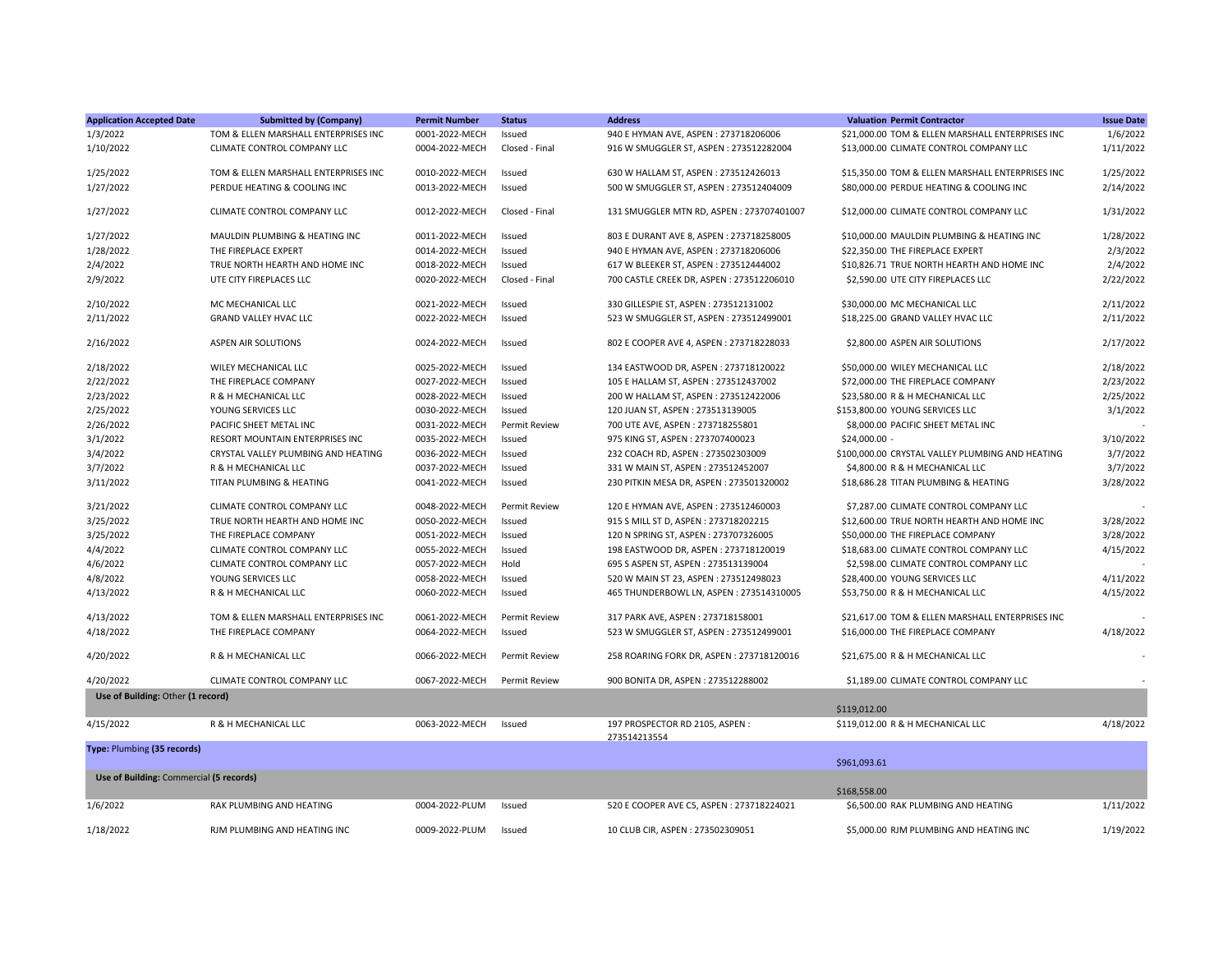| <b>Application Accepted Date</b>            | <b>Submitted by (Company)</b>        | <b>Permit Number</b> | <b>Status</b>    | <b>Address</b>                             | <b>Valuation Permit Contractor</b>               | <b>Issue Date</b>     |
|---------------------------------------------|--------------------------------------|----------------------|------------------|--------------------------------------------|--------------------------------------------------|-----------------------|
| 3/3/2022                                    | FALCON PLUMBING & HEATING            | 0023-2022-PLUM       | Issued           | 401 CASTLE CREEK RD, ASPEN: 273512307801   | \$51,513.00 FALCON PLUMBING & HEATING            | 3/4/2022              |
| 3/8/2022                                    | 2H MECHANICAL LLC                    | 0026-2022-PLUM       | Issued           | 506 E MAIN ST, ASPEN: 273707347851         | \$58,045.00 2H MECHANICAL LLC                    | 3/8/2022              |
| 3/14/2022                                   | 2H MECHANICAL LLC                    | 0027-2022-PLUM       | Issued           | 506 E MAIN ST, ASPEN: 273707347851         | \$47,500.00 2H MECHANICAL LLC                    | 3/15/2022             |
| Use of Building: Mixed-Use (2 records)      |                                      |                      |                  |                                            | \$26,000.00                                      |                       |
| 1/10/2022                                   | SUPERIOR PLUMBING & HEATING          | 0006-2022-PLUM       | Issued           | 39 BOOMERANG RD C8130, ASPEN:              | \$15,000.00 SUPERIOR PLUMBING & HEATING          | 1/10/2022             |
|                                             |                                      |                      |                  | 273514213057                               |                                                  |                       |
| 1/19/2022                                   | YOUNG SERVICES LLC                   | 0010-2022-PLUM       | Issued           | 201 N MILL ST 201, ASPEN : 273707317041    | \$11,000.00 YOUNG SERVICES LLC                   | 1/20/2022             |
| Use of Building: Multi-Family (3 records)   |                                      |                      |                  |                                            | \$30,000.00                                      |                       |
| 1/10/2022                                   | <b>KEELTY CONSTRUCTION INC</b>       | 0005-2022-PLUM       | Cancelled        | 809 S ASPEN ST, ASPEN : 273513124009       | \$10,000.00 KEELTY CONSTRUCTION INC              |                       |
| 2/10/2022                                   | Red Point Plumbing and Heating LLC   | 0018-2022-PLUM       | Issued           | 1028 E HOPKINS AVE 27, ASPEN: 273718109026 | \$5,000.00 Red Point Plumbing and Heating LLC    | 2/11/2022             |
|                                             |                                      |                      |                  |                                            |                                                  |                       |
| 2/24/2022                                   | WEBBER PLUMBING AND HEATING LLC      | 0021-2022-PLUM       | Issued           | 915 S MILL ST D, ASPEN: 273718202215       | \$15,000.00 WEBBER PLUMBING AND HEATING LLC      | 3/14/2022             |
| Use of Building: Single Family (24 records) |                                      |                      |                  |                                            | \$736,435.61                                     |                       |
| 1/3/2022                                    | Mountain West Plumbing               | 0002-2022-PLUM       | Issued           | 500 W SMUGGLER ST, ASPEN: 273512404009     | \$50,000.00 ELITE PLUMBING & DRAINS LLC          | 1/17/2022             |
| 1/3/2022                                    | PINNACLE PLUMBING SERVICES LLC       | 0001-2022-PLUM       | Issued           | 105 E HALLAM ST, ASPEN: 273512437002       | \$7,015.00 PINNACLE PLUMBING SERVICES LLC        | 1/5/2022              |
| 1/6/2022                                    | RAK PLUMBING AND HEATING             | 0003-2022-PLUM       | Closed - Final   | 820 E COOPER AVE, ASPEN: 273718228005      | \$1,500.00 RAK PLUMBING AND HEATING              | 1/11/2022             |
| 1/18/2022                                   | SUPERIOR PLUMBING & HEATING          | 0008-2022-PLUM       | Issued           | 1010 E HYMAN AVE, ASPEN: 273718147002      | \$1,000.00 SUPERIOR PLUMBING & HEATING           | 1/25/2022             |
| 1/18/2022                                   | MAULDIN PLUMBING & HEATING INC       | 0007-2022-PLUM       | Issued           | 1040 MATCHLESS DR 3, ASPEN: 273707411001   | \$30,000.00 MAULDIN PLUMBING & HEATING INC       | 1/19/2022             |
| 1/20/2022                                   | ELEMENT PLUMBING & HEATING IIC       | 0011-2022-PLUM       | Issued           | 202 LONE PINE RD 8, ASPEN : 273707384008   | \$5,000.00 ELEMENT PLUMBING & HEATING IIc        | 1/21/2022             |
| 1/24/2022                                   | RAK PLUMBING AND HEATING             | 0012-2022-PLUM       | Issued           | 931 GIBSON AVE, ASPEN: 273707400004        | \$114,500.00 RAK PLUMBING AND HEATING            | 1/24/2022             |
| 1/26/2022                                   | YOUNG SERVICES LLC                   | 0014-2022-PLUM       | Issued           | 100 N 8TH ST, ASPEN: 273512313027          | \$23,000.00 YOUNG SERVICES LLC                   | 1/27/2022             |
| 1/27/2022                                   | MAULDIN PLUMBING & HEATING INC       | 0015-2022-PLUM       | Issued           | 803 E DURANT AVE 8, ASPEN : 273718258005   | \$20,000.00 MAULDIN PLUMBING & HEATING INC       | 1/28/2022             |
| 2/3/2022                                    | Aspen WaterWise                      | 0016-2022-PLUM       | Issued           | 120 N SPRING ST, ASPEN: 273707326005       | \$27,200.00 ASPEN WATERWISE LLC                  | 2/7/2022              |
| 2/7/2022                                    | O'NEIL HEATING AND PLUMBING LLC      | 0017-2022-PLUM       | Issued           | 520 S RIVERSIDE AVE, ASPEN : 273718116001  | \$8,500.00 O'NEIL HEATING AND PLUMBING LLC       | 2/9/2022              |
| 2/18/2022                                   | <b>WILEY MECHANICAL LLC</b>          | 0019-2022-PLUM       | Issued           | 134 EASTWOOD DR, ASPEN: 273718120022       | \$50,000.00 WILEY MECHANICAL LLC                 | 2/18/2022             |
| 2/23/2022                                   | R & H MECHANICAL LLC                 | 0020-2022-PLUM       | Issued           | 200 W HALLAM ST, ASPEN: 273512422006       | \$47,158.00 R & H MECHANICAL LLC                 | 2/25/2022             |
| 2/25/2022                                   | YOUNG SERVICES LLC                   | 0022-2022-PLUM       | Issued           | 505 WALNUT ST, ASPEN: 273707397002         | \$25,000.00 YOUNG SERVICES LLC                   | 3/17/2022             |
| 3/4/2022                                    | CRYSTAL VALLEY PLUMBING AND HEATING  | 0025-2022-PLUM       | Issued           | 230 COACH RD, ASPEN: 273502303009          | \$20,000.00 CRYSTAL VALLEY PLUMBING AND HEATING  | 3/7/2022              |
| 3/4/2022                                    | CRYSTAL VALLEY PLUMBING AND HEATING  | 0024-2022-PLUM       | Issued           | 232 COACH RD, ASPEN: 273502303009          | \$100,000.00 CRYSTAL VALLEY PLUMBING AND HEATING | 3/7/2022              |
| 3/15/2022                                   | Mountain West Plumbing               | 0029-2022-PLUM       | Issued           | 814 W BLEEKER ST C4, ASPEN: 273512311007   | \$40,000.00 Mountain West Plumbing               | 3/16/2022             |
| 3/15/2022                                   | Mountain West Plumbing               | 0028-2022-PLUM       | Issued           | 500 W SMUGGLER ST, ASPEN: 273512404009     | \$70,000.00 Mountain West Plumbing               | 3/16/2022             |
| 3/17/2022                                   | RAK PLUMBING AND HEATING             | 0030-2022-PLUM       | Hold             | 1605 SILVER KING DR, ASPEN: 273502401015   | \$16,000.00 RAK PLUMBING AND HEATING             | 3/22/2022             |
| 3/21/2022                                   | <b>RAK PLUMBING AND HEATING</b>      | 0031-2022-PLUM       | Issued           | 205 E DURANT AVE 3I, ASPEN: 273513109015   | \$10,500.00 RAK PLUMBING AND HEATING             | 3/28/2022             |
| 3/29/2022                                   | <b>BISHOP PLUMBING &amp; HEATING</b> | 0032-2022-PLUM       | Issued           | 700 CASTLE CREEK DR, ASPEN: 273512206010   | \$2,262.61 BISHOP PLUMBING & HEATING             | 4/8/2022              |
| 4/7/2022                                    | RAK PLUMBING AND HEATING             | 0033-2022-PLUM       | Issued           | 165 MINERS TRL RD, ASPEN: 273707323001     | \$1,000.00 RAK PLUMBING AND HEATING              | 4/8/2022              |
|                                             | YOUNG SERVICES LLC                   | 0034-2022-PLUM       |                  | 520 W MAIN ST 23. ASPEN: 273512498023      | \$36,700.00 YOUNG SERVICES LLC                   |                       |
| 4/8/2022<br>4/14/2022                       | ELEVATED PLUMBING & HEATING LLC      | 0035-2022-PLUM       | Issued<br>Issued | 258 ROARING FORK DR, ASPEN: 273718120016   | \$30,100.00 ELEVATED PLUMBING & HEATING LLC      | 4/8/2022<br>4/18/2022 |
|                                             |                                      |                      |                  |                                            |                                                  |                       |

**Use of Building:** Other **(1 record)**

\$100.00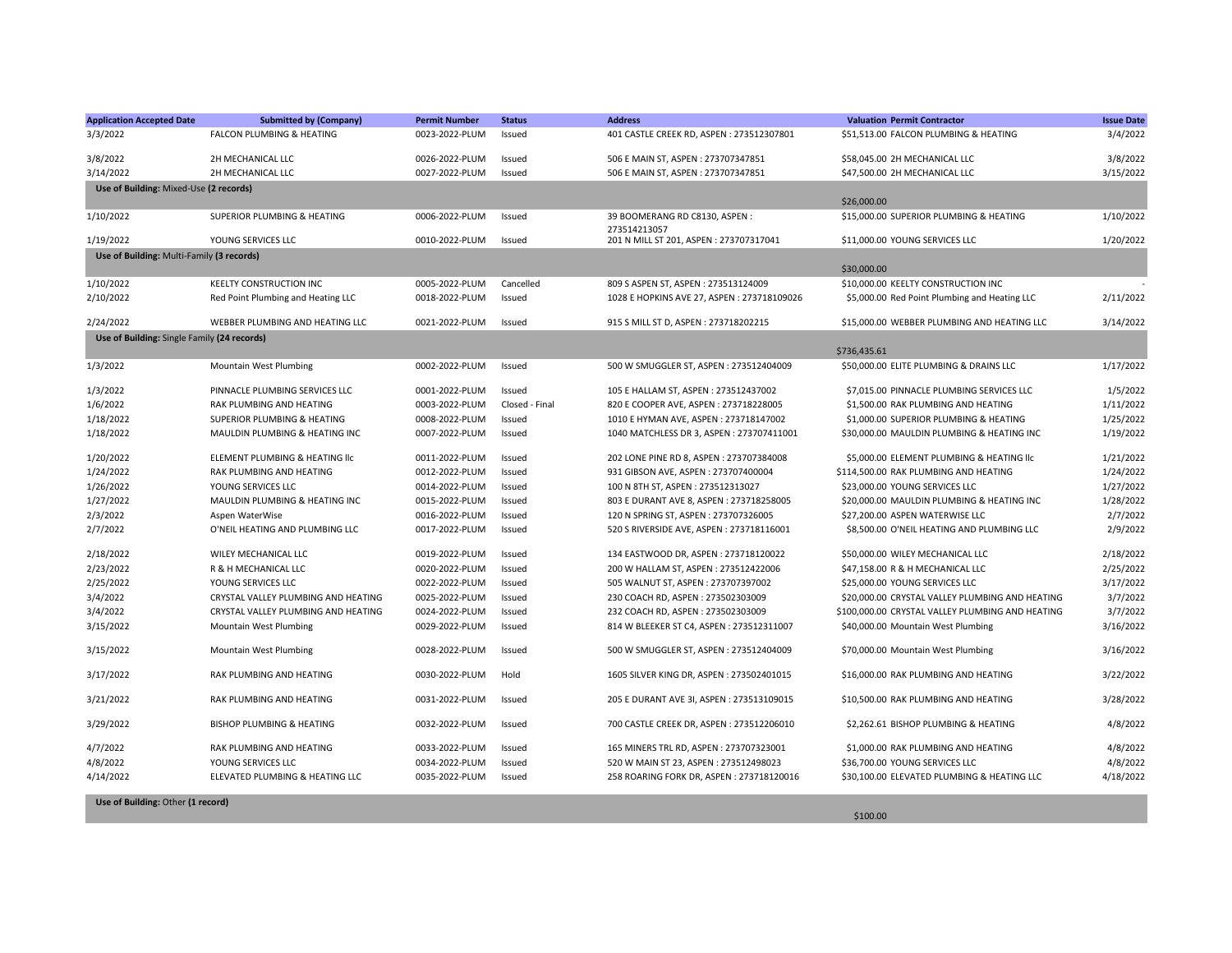| <b>Application Accepted Date</b>            | <b>Submitted by (Company)</b>           | <b>Permit Number</b> | <b>Status</b>                | <b>Address</b>                                 | <b>Valuation Permit Contractor</b>                   | <b>Issue Date</b> |
|---------------------------------------------|-----------------------------------------|----------------------|------------------------------|------------------------------------------------|------------------------------------------------------|-------------------|
| 1/26/2022                                   | MOUNTAIN AIR MECHANICAL INC             | 0013-2022-PLUM       | Issued                       | 601 E HYMAN AVE 201, ASPEN : 273718225064      | \$100.00 MOUNTAIN AIR MECHANICAL INC                 | 1/27/2022         |
| Type: Roofing/Re-Roofing (28 records)       |                                         |                      |                              |                                                |                                                      |                   |
|                                             |                                         |                      |                              |                                                | \$3,218,032.74                                       |                   |
| Use of Building: Commercial (2 records)     |                                         |                      |                              |                                                | \$600,000.00                                         |                   |
| 3/18/2022                                   | <b>STORM HELP PRO</b>                   | 0007-2022-BROF       | Issued                       | 700 UTE AVE, ASPEN: 273718255801               | \$300,000.00 STORM HELP PRO                          | 4/12/2022         |
| 4/12/2022                                   | ANDERSON HALLAS ARCITECTS               | 0024-2022-BROF       | Ready for Issue              | 506 E MAIN ST, ASPEN: 273707347851             | \$300,000,00 FCI CONSTRUCTORS INC                    |                   |
| Use of Building: Mixed-Use (2 records)      |                                         |                      |                              |                                                | \$412,000.00                                         |                   |
| 3/1/2022                                    | All Phase Remodeling & Restoration Inc. | 0005-2022-BROF       | Issued                       | 75 PROSPECTOR RD C8117, ASPEN:<br>273514213056 | \$400,000.00 All Phase Remodeling & Restoration Inc. | 3/16/2022         |
| 4/14/2022                                   | AJAX ROOFING COMPANY LLC                | 0026-2022-BROF       | Permit Review                | 617 W MAIN ST IL, ASPEN: 273512448030          | \$12,000.00 AJAX ROOFING COMPANY LLC                 |                   |
| Use of Building: Multi-Family (13 records)  |                                         |                      |                              |                                                |                                                      |                   |
|                                             |                                         |                      |                              |                                                | \$1,185,989.74                                       |                   |
| 2/14/2022                                   | MOLINA CONSTRUCTION                     | 0003-2022-BROF       | Issued                       | 314 N RIVERSIDE AVE, ASPEN : 273718159002      | \$5,000.00 MOLINA CONSTRUCTION                       | 3/14/2022         |
| 3/23/2022                                   | HIGH PROFILE ROOFING LLC                | 0008-2022-BROF       | Issued                       | 1010 E HYMAN AVE, ASPEN: 273718147002          | \$59,638.61 HIGH PROFILE ROOFING LLC                 | 4/12/2022         |
| 3/25/2022                                   | DESIGN ROOFING INC                      | 0010-2022-BROF       | Ready for Issue              | 725 E DURANT AVE, ASPEN : 273718270008         | \$134,375.00 DESIGN ROOFING INC                      |                   |
| 4/5/2022                                    | STORM KING ROOFING LLC                  | 0012-2022-BROF       | <b>Permit Review</b>         | 300 INDEPENDENCE PL                            | \$31,618.00 STORM KING ROOFING LLC                   |                   |
| 4/6/2022                                    | HIGH PROFILE ROOFING LLC                | 0014-2022-BROF       | Issued                       | 95 THUNDERBOWL LN, ASPEN: 273514212006         | \$198,732.85 HIGH PROFILE ROOFING LLC                | 4/18/2022         |
| 4/6/2022                                    | HIGH PROFILE ROOFING LLC                | 0019-2022-BROF       | Ready for Issue              | 105 THUNDERBOWL LN, ASPEN: 273514212004        | \$94,156.00 HIGH PROFILE ROOFING LLC                 |                   |
| 4/6/2022                                    | HIGH PROFILE ROOFING LLC                | 0020-2022-BROF       | Issued                       | 107 THUNDERBOWL LN, ASPEN: 273514212003        | \$94,156.00 HIGH PROFILE ROOFING LLC                 | 4/18/2022         |
| 4/6/2022                                    | HIGH PROFILE ROOFING LLC                | 0015-2022-BROF       | Issued                       | 97 THUNDERBOWL LN, ASPEN: 273514212005         | \$99,366.43 HIGH PROFILE ROOFING LLC                 | 4/18/2022         |
| 4/6/2022                                    | HIGH PROFILE ROOFING LLC                | 0021-2022-BROF       | Issued                       | 115 THUNDERBOWL LN, ASPEN: 273514212002        | \$101,983.00 HIGH PROFILE ROOFING LLC                | 4/18/2022         |
| 4/6/2022                                    | HIGH PROFILE ROOFING LLC                | 0016-2022-BROF       | Issued                       | 79 THUNDERBOWL LN, ASPEN: 273514212015         | \$101,990.43 HIGH PROFILE ROOFING LLC                | 4/18/2022         |
| 4/6/2022                                    | HIGH PROFILE ROOFING LLC                | 0018-2022-BROF       | Ready for Issue              | 81 THUNDERBOWL LN, ASPEN: 273514212016         | \$101,990.42 HIGH PROFILE ROOFING LLC                |                   |
| 4/6/2022                                    | HIGH PROFILE ROOFING LLC                | 0022-2022-BROF       | Issued                       | 117 THUNDERBOWL LN, ASPEN: 273514212001        | \$101,983.00 HIGH PROFILE ROOFING LLC                | 4/18/2022         |
| 4/12/2022                                   | ROOFING ENVELOPE CONTRACTORS            | 0023-2022-BROF       | <b>Final Review Complete</b> | 311 S ASPEN ST, ASPEN: 273512471800            | \$61,000.00 ROOFING ENVELOPE CONTRACTORS             |                   |
| Use of Building: Single Family (10 records) |                                         |                      |                              |                                                | \$1,012,043.00                                       |                   |
| 1/4/2022                                    | AJAX ROOFING COMPANY LLC                | 0001-2022-BROF       | Issued                       | 983 MOORE DR, ASPEN: 273514111104              | \$346,246.00 AJAX ROOFING COMPANY LLC                | 1/31/2022         |
| 1/19/2022                                   | ALEXANDER ROOFING CO                    | 0002-2022-BROF       | Cancelled                    | 314 N RIVERSIDE AVE, ASPEN : 273718159002      | \$15,240.00 ALEXANDER ROOFING CO                     |                   |
| 3/2/2022                                    | AJAX ROOFING COMPANY LLC                | 0006-2022-BROF       | Issued                       | 727 W HALLAM ST, ASPEN: 273512430001           | \$98,980.00 AJAX ROOFING COMPANY LLC                 | 3/23/2022         |
| 3/24/2022                                   | <b>GZO SHEET METAL &amp; ROOFING</b>    | 0009-2022-BROF       | Issued                       | 204 N 5TH ST, ASPEN: 273512432005              | \$122,000.00 GZO SHEET METAL & ROOFING               | 4/11/2022         |
| 3/29/2022                                   | <b>WEBER ROOFING</b>                    | 0011-2022-BROF       | Final Review Complete        | 933 E HYMAN AVE, ASPEN: 273718231044           | \$98,000.00 WEBER ROOFING                            |                   |
| 4/6/2022                                    | <b>GZO SHEET METAL &amp; ROOFING</b>    | 0013-2022-BROF       | Issued                       | 200 CLUBSIDE DR, ASPEN: 273502310007           | \$115,000.00 GZO SHEET METAL & ROOFING               | 4/18/2022         |
| 4/6/2022                                    | GZO SHEET METAL & ROOFING               | 0017-2022-BROF       | Issued                       | 100 CLUBSIDE DR, ASPEN: 273502310008           | \$115,000.00 GZO SHEET METAL & ROOFING               | 4/18/2022         |
| 4/12/2022                                   | AJAX ROOFING COMPANY LLC                | 0025-2022-BROF       | <b>Permit Review</b>         | 311 GILLESPIE ST, ASPEN : 273512127001         | \$49,000.00 -                                        |                   |
| 4/14/2022                                   | STORM KING ROOFING LLC                  | 0027-2022-BROF       | <b>Permit Review</b>         | 303 OAK LN, ASPEN: 273707490303                | \$29,222.00 STORM KING ROOFING LLC                   |                   |
| 4/15/2022                                   | UMBRELLA ROOFING INC                    | 0028-2022-BROF       | Permit Review                | 41 SMUGGLER GROVE RD, ASPEN : 273718106008     | \$23,355.00 UMBRELLA ROOFING INC                     |                   |
|                                             |                                         |                      |                              |                                                |                                                      |                   |

**Use of Building:** Other **(1 record)**